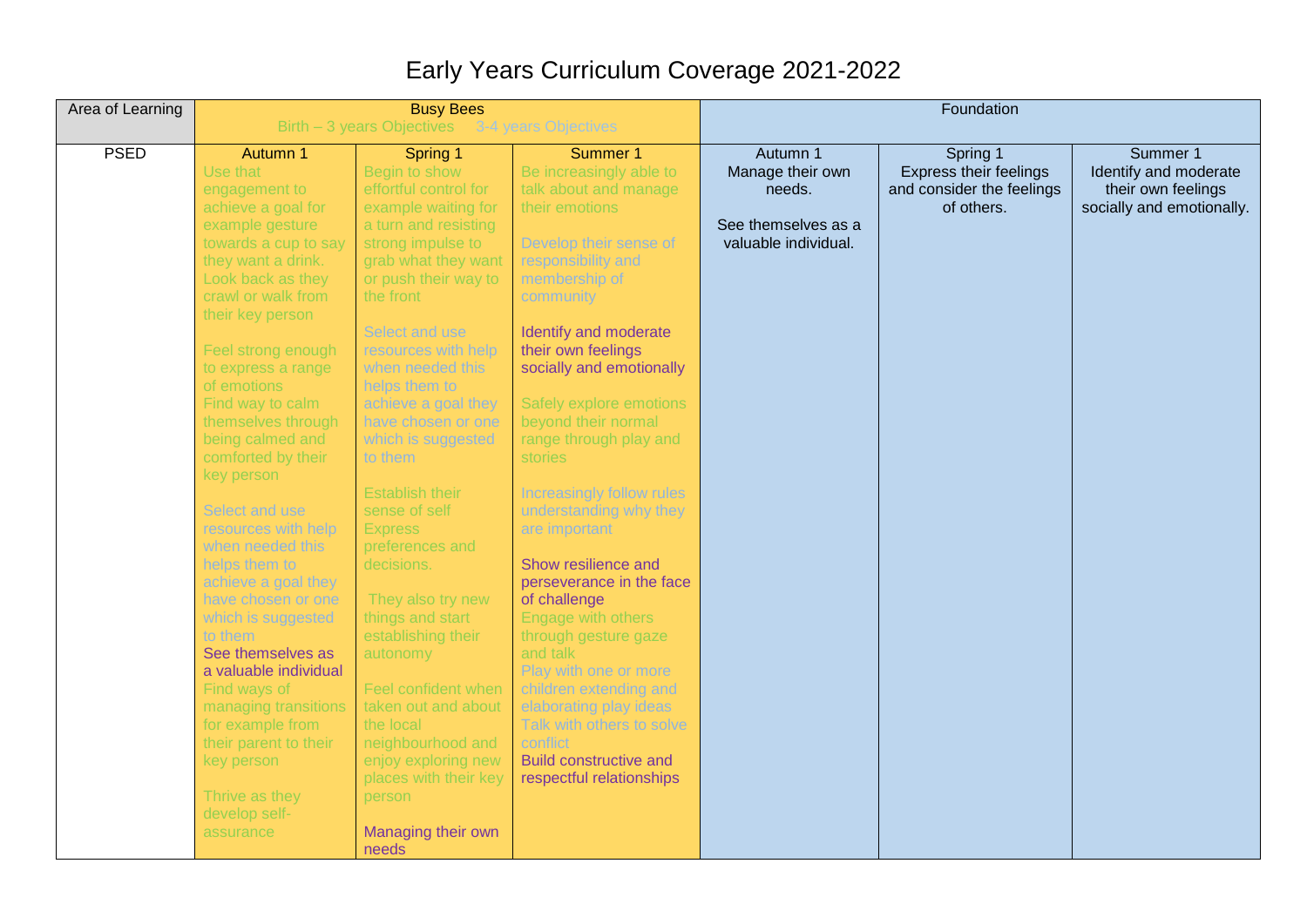| <b>Become more</b><br>outgoing with<br>unfamiliar people in<br>the safe context of<br>their setting<br>Managing their own<br>needs<br>Develop friendships<br>with other children<br>Engage with others<br>through gesture<br>gaze and talk.<br>Play with one or<br>more children<br>extending and<br>elaborating play<br>ideas. | Develop friendships<br>with other children<br>Talk about their<br>feelings using<br>words such as<br>happy sad or<br>worried<br><b>Express their</b><br>feelings and<br>consider the<br>feelings of others |                                                                                                                                                       |                                                                 |                                                             |                                                        |
|---------------------------------------------------------------------------------------------------------------------------------------------------------------------------------------------------------------------------------------------------------------------------------------------------------------------------------|------------------------------------------------------------------------------------------------------------------------------------------------------------------------------------------------------------|-------------------------------------------------------------------------------------------------------------------------------------------------------|-----------------------------------------------------------------|-------------------------------------------------------------|--------------------------------------------------------|
| Autumn 2<br>Look for clues about<br>how to respond to                                                                                                                                                                                                                                                                           | Spring 2<br>Be increasingly able<br>to talk about and                                                                                                                                                      | Summer 2<br>Be increasingly able to<br>talk about and manage                                                                                          | Autumn 2<br>Builds constructive and<br>respectful relationships | Spring 2<br>Show resilience and<br>perseverance in the face | Summer 2<br>Think about the<br>perspectives of others. |
| something<br>interesting                                                                                                                                                                                                                                                                                                        | manage their<br>emotions                                                                                                                                                                                   | their emotions<br>Develop their sense of                                                                                                              |                                                                 | of challenge.                                               |                                                        |
| Select and use<br>resources with help<br>when needed this<br>helps them to<br>achieve a goal they<br>have chosen or one<br>which is suggested<br>to them                                                                                                                                                                        | Notice and ask<br>questions about<br>differences such as<br>skin colour types of<br>hair gender special<br>needs and<br>disabilities<br>Select and use                                                     | responsibility and<br>membership of<br>community<br>Identify and moderate<br>their own feelings<br>socially and emotionally<br>Are able to talk about |                                                                 |                                                             |                                                        |
| See themselves as<br>a valuable individual                                                                                                                                                                                                                                                                                      | resources with help<br>when needed this                                                                                                                                                                    | their feelings more<br>elaborated ways such                                                                                                           |                                                                 |                                                             |                                                        |
| Play with increasing<br>confidence on their<br>own and with other<br>children because<br>they know their key<br>worker person is<br>nearby and available                                                                                                                                                                        | helps them to<br>achieve a goal they<br>have chosen or one<br>which is suggested<br>to them<br>See themselves as<br>a valuable individual                                                                  | as I'm sad because<br>Do not always need an<br>adult to remind them of<br>a rule<br>Develop appropriate<br>ways of being assertive                    |                                                                 |                                                             |                                                        |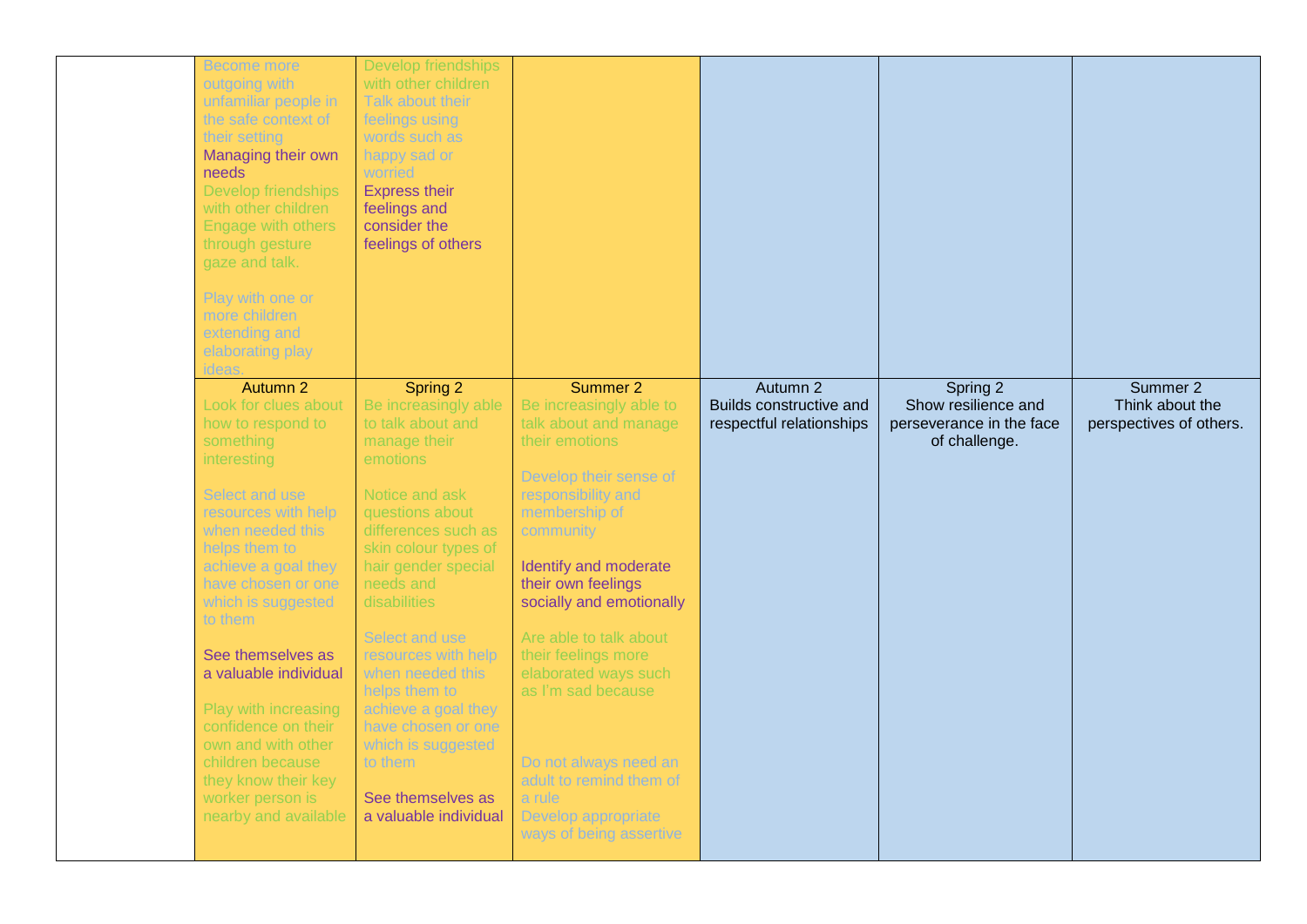|    | Thrive as they<br>develop self-<br>assurance<br><b>Become more</b><br>outgoing with<br>unfamiliar people in<br>the safe context of<br>their setting<br>Managing their own<br>needs                                                                                            | Safely explore<br>emotions beyond<br>their normal range<br>through play and<br>stories<br>Show confidence in<br>new social<br>situations<br>Managing their own<br>needs                                                                                                                                                                                        | Show resilience and<br>perseverance in the face<br>of challenge<br>Help to find solutions to<br>conflict and rivalries for<br>example accepting that<br>everyone can be<br>spiderman in a game,<br>Begin to understand<br>how others might be<br>feeling                                                                                   |                                                                                                                                                                                                                    |                                                                                                                                 |                                                                                                                                                                              |
|----|-------------------------------------------------------------------------------------------------------------------------------------------------------------------------------------------------------------------------------------------------------------------------------|----------------------------------------------------------------------------------------------------------------------------------------------------------------------------------------------------------------------------------------------------------------------------------------------------------------------------------------------------------------|--------------------------------------------------------------------------------------------------------------------------------------------------------------------------------------------------------------------------------------------------------------------------------------------------------------------------------------------|--------------------------------------------------------------------------------------------------------------------------------------------------------------------------------------------------------------------|---------------------------------------------------------------------------------------------------------------------------------|------------------------------------------------------------------------------------------------------------------------------------------------------------------------------|
|    | <b>Develop friendships</b><br>with other children<br>Play with one or<br>more children<br>extending and<br>elaborating play<br>ideas<br><b>Build constructive</b><br>and respectful<br>relationships                                                                          | <b>Develop friendships</b><br>with other children<br>Talk about their<br>feelings using<br>words such as<br>happy sad or<br>worried<br><b>Express their</b><br>feelings and<br>consider the                                                                                                                                                                    | <b>Build constructive and</b><br>respectful relationships<br>Think about the<br>perspective of others                                                                                                                                                                                                                                      |                                                                                                                                                                                                                    |                                                                                                                                 |                                                                                                                                                                              |
| CL | Autumn 1<br>Gaze at faces,<br>copying facial<br>expressions and<br>movements like<br>sticking out their<br>tongue.<br>Make eye contact<br>for longer periods.<br>Enjoy listening to<br>longer stories and<br>can remember much<br>of what happens.<br>Learn new<br>Vocabulary | feelings of others<br>Spring 1<br><b>Understand</b><br>frequently used<br>words such as 'all<br>gone', 'no' and 'bye-<br>bye'.<br><b>Understand simple</b><br>instructions like<br>"give to mummy" or<br>"stop".<br>Recognise and<br>point to objects if<br>asked about them.<br>Can become<br>frustrated when<br>they can't make<br>themselves<br>understood. | Summer 1<br>Understand and act on<br>longer sentences like<br>'make teddy jump' or<br>'find your coat'.<br>Understand 'why'<br>questions, like: "Why do<br>you think the caterpillar<br>got so fat?".<br><b>Understand how to</b><br>listen carefully and why<br>it is important to listen<br>Use new vocabulary in<br>different contexts. | Autumn 1<br>Understand how to<br>listen carefully and why<br>listening is important.<br>Develop social<br>phrases.<br>Learn new vocabulary.<br>Use new vocabulary<br>throughout the day.<br>Engage in story times. | Spring 1<br>Use new vocabulary in<br>different contexts.<br>Articulate their ideas and<br>thoughts in well-formed<br>sentences. | Summer 1<br>Engage in non-fiction<br>books.<br>Listen to and talk about<br>selected non-fiction to<br>develop a deep<br>familiarity with new<br>knowledge and<br>vocabulary. |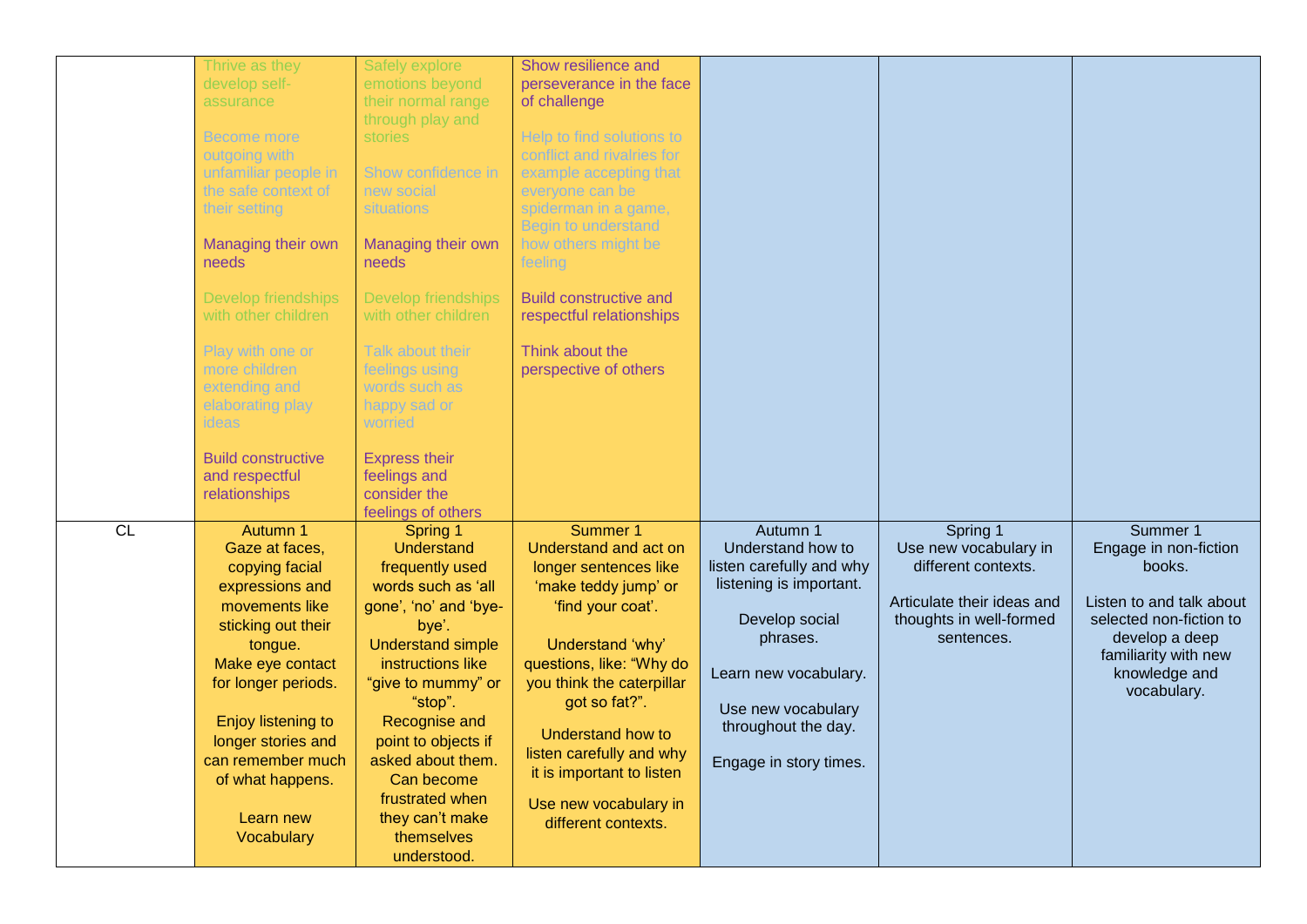| Copy what adults<br>do, taking 'turns' in<br>conversations<br>(through babbling)<br>and activities.<br>Try to copy adult<br>speech and lip<br>movements.<br>Enjoy singing, music<br>and toys that make<br>sounds.<br>Make sounds to get<br>attention in different<br>ways.<br>Babble, using<br>sounds like 'ba- ba',<br>'mamama'.<br><b>Constantly babble</b><br>and use single<br>words during play.<br>.Sing a large<br>repertoire of songs.<br>Describe events in<br>some detail. | Understand a<br>question or<br>instruction that has<br>two parts, such as:<br>"Get your coat and<br>wait at the door".<br>Use new vocabulary<br>during the day.<br>Learn rhymes,<br>poems and songs<br>Use intonation,<br>pitch and changing<br>volume when<br>'talking'.<br>Start to say how<br>they are feeling,<br>using words as well<br>as actions.<br>Start to develop<br>conversation, often<br>jumping from topic<br>to topic.<br>Use longer<br>sentences of four to<br>six words.<br>Connect one idea or<br>action to another<br>using a range of<br>connectives. | Engage in non-fiction<br>books.<br>Are usually still learning<br>to pronounce: - I/r/w/y -<br>f/th - s/sh/ch/dz/j - multi-<br>syllabic words such as<br>'banana' and 'computer.<br>Can start a conversation<br>with an adult or a friend<br>and continue it for many<br>turns.<br>Know many rhymes, be<br>able to talk about<br>familiar books and be<br>able to tell a long story.<br>Articulate their ideas<br>and thoughts in well-<br>formed sentences. |                                                                                                                                     |                                                                                                                                                   |                                                                                                                                                                       |
|--------------------------------------------------------------------------------------------------------------------------------------------------------------------------------------------------------------------------------------------------------------------------------------------------------------------------------------------------------------------------------------------------------------------------------------------------------------------------------------|----------------------------------------------------------------------------------------------------------------------------------------------------------------------------------------------------------------------------------------------------------------------------------------------------------------------------------------------------------------------------------------------------------------------------------------------------------------------------------------------------------------------------------------------------------------------------|-------------------------------------------------------------------------------------------------------------------------------------------------------------------------------------------------------------------------------------------------------------------------------------------------------------------------------------------------------------------------------------------------------------------------------------------------------------|-------------------------------------------------------------------------------------------------------------------------------------|---------------------------------------------------------------------------------------------------------------------------------------------------|-----------------------------------------------------------------------------------------------------------------------------------------------------------------------|
| Autumn 2<br>Recognise and are<br>calmed by a familiar<br>and friendly voice.<br>Listen and respond<br>to a simple<br>instruction.                                                                                                                                                                                                                                                                                                                                                    | Spring 2<br>Generally, focus on<br>an activity of their<br>own choice and find<br>it difficult to be<br>directed by an adult.                                                                                                                                                                                                                                                                                                                                                                                                                                              | Summer 2<br>Listen to simple stories<br>and understand what is<br>happening, with the help<br>of the pictures.<br><b>Understand simple</b><br>questions about 'who',                                                                                                                                                                                                                                                                                        | Autumn 2<br>Listen carefully to<br>rhymes and songs,<br>paying attention to how<br>they sound.<br>Learn rhymes, poems<br>and songs. | Spring 2<br>Use talk to work out<br>problems and organise<br>thinking and activities,<br>explain how things work<br>and why they might<br>happen. | Summer 2<br>Connect one idea or<br>action to another using a<br>range of connectives.<br>Retell the story, once<br>they have developed a<br>deep familiarity with the |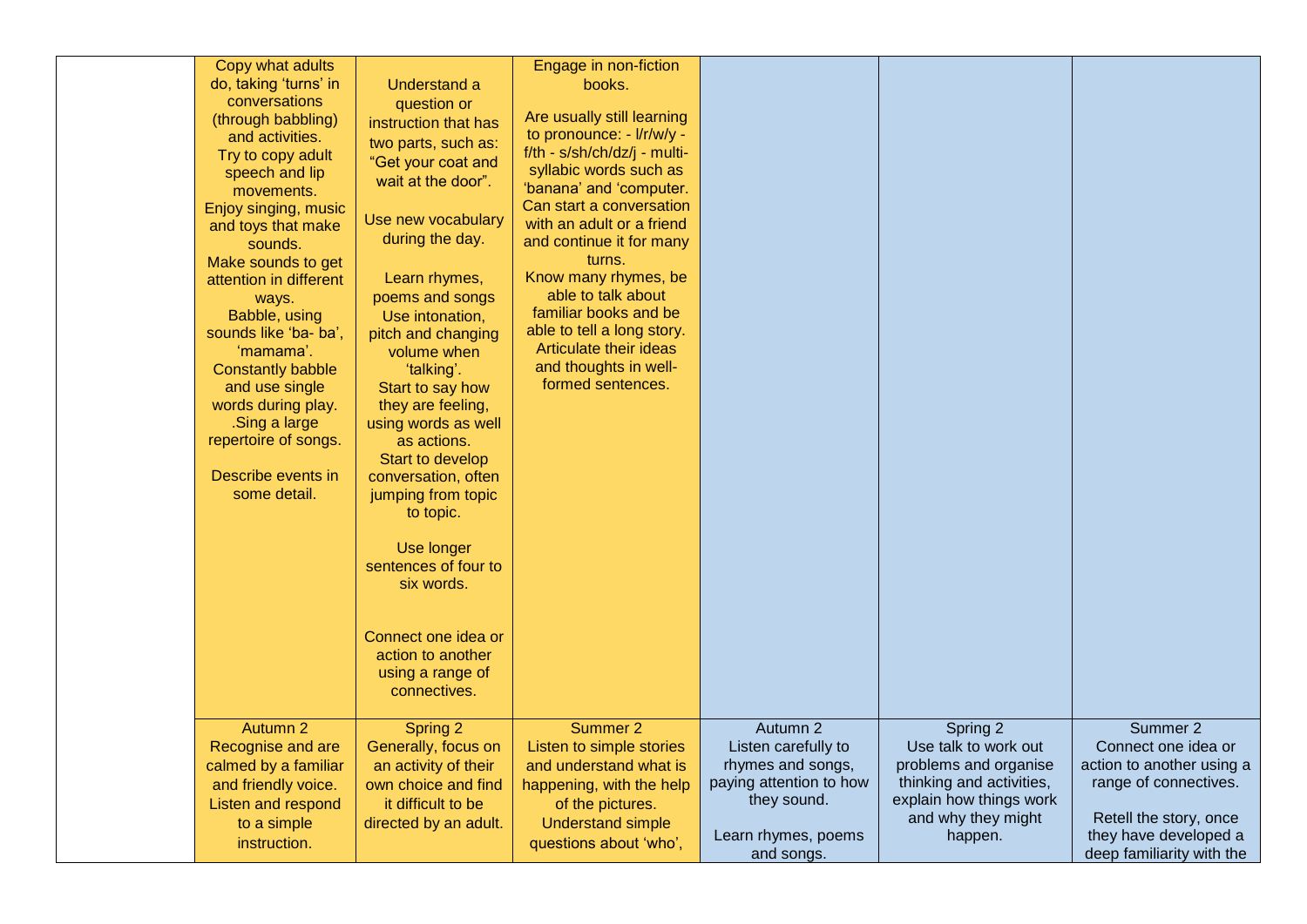| <b>Understand single</b> | Listen to other                            | 'what' and 'where' (but                            |                        | Ask questions to find out | text; some as exact    |
|--------------------------|--------------------------------------------|----------------------------------------------------|------------------------|---------------------------|------------------------|
| words in context -       | people's talk with                         | generally not 'why').                              | Listen to and talk     | more and to check they    | repetition and some in |
| 'cup', 'milk', 'daddy'.  | interest, but can                          |                                                    | about stories to build | understand what has       | their own words.       |
| Watch someone's          | easily be distracted                       | Understand a question                              | familiarity and        | been said to them.        |                        |
| face as they talk.       | by other things.                           | or instruction that has                            | understanding.         |                           |                        |
| Can find it difficult to |                                            | two parts, such as: "Get                           |                        |                           |                        |
| pay attention to         | Use a wider range                          | your coat and wait at the                          |                        | Describe events in some   |                        |
| more than one thing      | of vocabulary.                             | door".                                             |                        | detail.                   |                        |
| at a time.               |                                            | Ask questions to find out                          |                        |                           |                        |
|                          | Ask questions to                           | more and to check they                             |                        |                           |                        |
|                          | find out more and to                       | understand what has                                |                        |                           |                        |
|                          | check they                                 | been said to them                                  |                        |                           |                        |
|                          | understand what                            |                                                    |                        |                           |                        |
|                          | has been said to                           | Listen carefully to                                |                        |                           |                        |
|                          | them.                                      | rhymes and songs,                                  |                        |                           |                        |
|                          | Retell a story, once                       | paying attention to how                            |                        |                           |                        |
|                          | they have                                  | they sound                                         |                        |                           |                        |
|                          | developed a deep                           | Identify familiar objects                          |                        |                           |                        |
|                          | familiarity with the                       | and properties for                                 |                        |                           |                        |
|                          | text, some as exact                        | practitioners when they                            |                        |                           |                        |
|                          | repetition and some                        | are described. For                                 |                        |                           |                        |
|                          | in their own words                         | example: 'Katie's coat',                           |                        |                           |                        |
|                          | Develop pretend                            | 'blue car', 'shiny apple'                          |                        |                           |                        |
|                          | play: 'putting the                         |                                                    |                        |                           |                        |
|                          | baby to sleep' or                          | Be able to express a                               |                        |                           |                        |
|                          | 'driving the car to                        | point of view and to                               |                        |                           |                        |
|                          | the shops.                                 | debate when they                                   |                        |                           |                        |
|                          | Use the speech                             | disagree with and adult                            |                        |                           |                        |
|                          | sounds p, b, m, w.                         | or a friend, using words                           |                        |                           |                        |
|                          | Develop their                              | as well as actions.                                |                        |                           |                        |
|                          | communication but                          | Engage in story times.<br>Listen to and talk about |                        |                           |                        |
|                          | may continue to                            | stories to build familiarity                       |                        |                           |                        |
|                          | have problems with<br>irregular tenses and | and understanding.                                 |                        |                           |                        |
|                          | plurals, such as                           | Listen to and talk about                           |                        |                           |                        |
|                          | 'runned' for 'ran',                        | selected non fiction to                            |                        |                           |                        |
|                          | 'swimmed for                               | develop a deep                                     |                        |                           |                        |
|                          | swam'.                                     | familiarity with new                               |                        |                           |                        |
|                          | Use talk to organise                       | vocabulary and                                     |                        |                           |                        |
|                          | themselves and                             | knowledge.                                         |                        |                           |                        |
|                          | their play: "Let's go                      |                                                    |                        |                           |                        |
|                          | on a bus you sit                           |                                                    |                        |                           |                        |
|                          | there I'll be the                          |                                                    |                        |                           |                        |
|                          | driver."                                   |                                                    |                        |                           |                        |
|                          |                                            |                                                    |                        |                           |                        |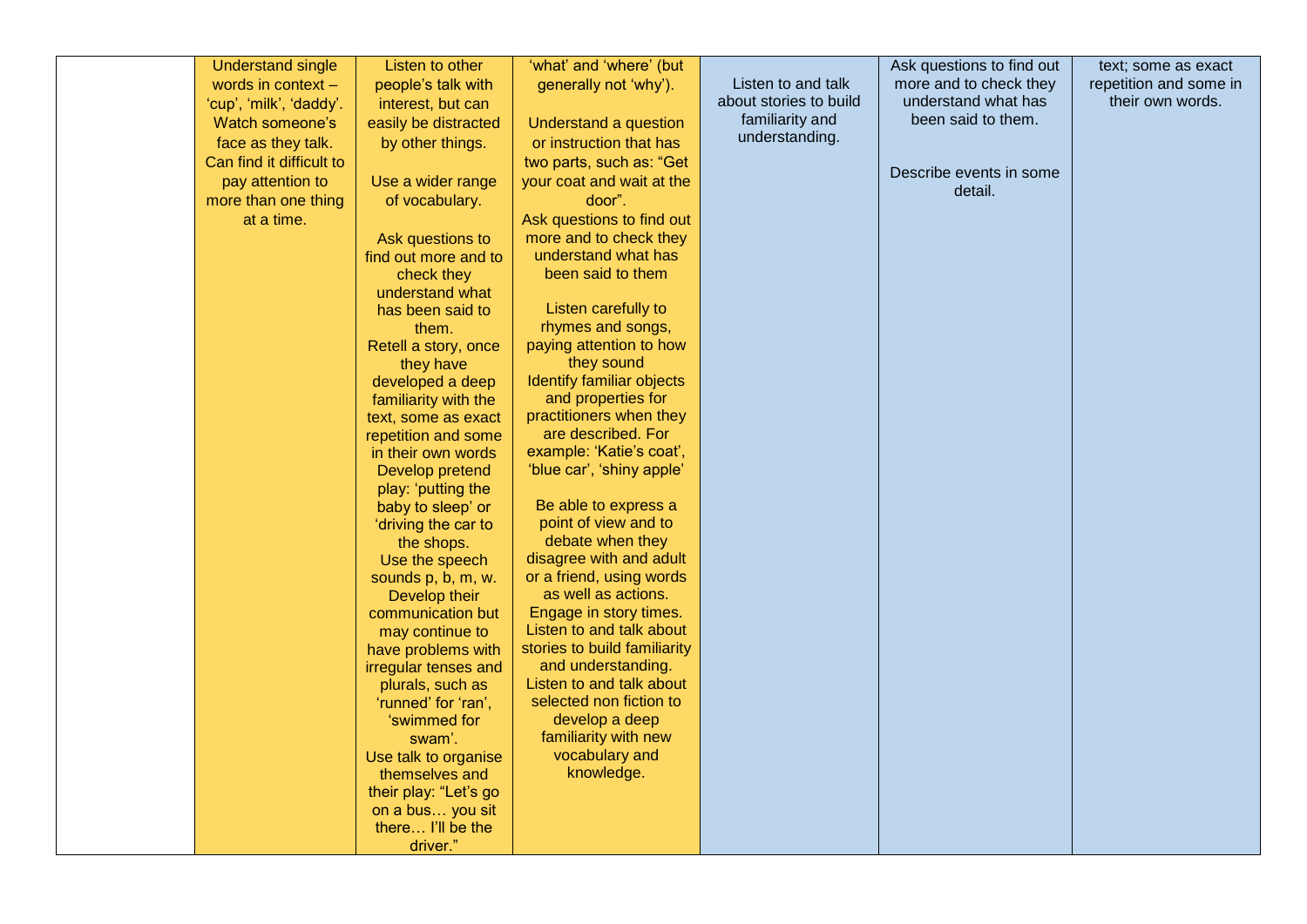|                 |                         | Develop social             |                                                   |                                            |                                                     |                                                   |
|-----------------|-------------------------|----------------------------|---------------------------------------------------|--------------------------------------------|-----------------------------------------------------|---------------------------------------------------|
|                 |                         | phrases.                   |                                                   |                                            |                                                     |                                                   |
| $\overline{PD}$ | Autumn 1                | Spring 1                   | Summer 1                                          | Autumn 1                                   | Spring 1                                            | Summer 1                                          |
|                 | Continue to develop     | <b>Gradually gain</b>      | Walk, run, jump and                               | Revise and refine the<br>fundamental       | Confidently and safely                              | Develop overall body                              |
|                 | their movement,         | control of their           | $climb - and start to use$                        | movement skills they                       | use a range of large and<br>small apparatus indoors | strength, balance, co-<br>ordination and agility. |
|                 | balancing and riding    | whole body through         | the stairs independently.                         | have already acquired:                     | and outside, alone and in                           |                                                   |
|                 | (scooters, trikes and   | continual practice of      | Spin, roll and                                    | -rolling                                   | a group.                                            | Further develop and                               |
|                 | bikes) and ball skills. | large movements,           | independently use ropes                           | -crawling                                  |                                                     | refine a range of ball                            |
|                 | Revise and refine       | such as waving,            | and swings (for                                   | -walking                                   | Combine different                                   | skills including: throwing,                       |
|                 | the                     | kicking, rolling,          | example, tyre swings)                             | -jumping                                   | movements with ease                                 | catching, kicking,                                |
|                 | fundamental             | crawling and               |                                                   | -running                                   | and fluency.                                        | passing, batting and                              |
|                 | movement                | walking.                   | Match their developing                            | -hopping                                   |                                                     | aiming.                                           |
|                 | skills they have        | Clap and stamp to          | physical skills to tasks<br>and activities in the | -skipping                                  |                                                     |                                                   |
|                 | acquired:               | music.                     | setting. For example,                             | -climbing                                  |                                                     | Develop confidence,                               |
|                 | - Rolling               |                            | they decide whether to                            |                                            |                                                     | competence, precision                             |
|                 | - Crawling<br>- Walking | Skip, hop, stand on        | crawl, walk or run                                | Further develop the<br>skills they need to |                                                     | and accuracy when<br>engaging in activities       |
|                 | - Jumping               | one leg and hold           | across a plank,                                   | manage the school day                      |                                                     | that involve a ball.                              |
|                 | - Running               | and pose for a             | depending on its length                           | successfully:                              |                                                     |                                                   |
|                 | - Hopping               | game like musical          | and width.                                        | -lining up and queuing                     |                                                     |                                                   |
|                 | - Skipping              | <b>statues</b>             |                                                   | -mealtimes                                 |                                                     |                                                   |
|                 | - Climbing              |                            | Confidently and safely                            | -personal hygiene                          |                                                     |                                                   |
|                 |                         | Use large-muscle           | use a range of large and                          |                                            |                                                     |                                                   |
|                 | Eat finger food and     | movements to wave          | small apparatus indoors                           | Use their core muscle                      |                                                     |                                                   |
|                 | develop likes and       | flags and                  | and outside, alone and                            | strength to achieve a                      |                                                     |                                                   |
|                 | dislikes.               | streamers, paint           | in a group Further                                | good posture when<br>sitting at a table or |                                                     |                                                   |
|                 | <b>Start to eat</b>     | and make marks             | develop and refine a                              | sitting on the floor.                      |                                                     |                                                   |
|                 | independently and       |                            | range of ball skills                              |                                            |                                                     |                                                   |
|                 | learning how to use     |                            | including:                                        |                                            |                                                     |                                                   |
|                 | a knife and fork.       | Progress towards a         |                                                   |                                            |                                                     |                                                   |
|                 |                         | more fluent style of       | Throwing Passing,                                 |                                            |                                                     |                                                   |
|                 | Use their core          | moving with                | Kicking, Batting, catching                        |                                            |                                                     |                                                   |
|                 | muscle strength to      | developing control         | and aiming                                        |                                            |                                                     |                                                   |
|                 | achieve a good          | and grace                  | Learn to use the toilet                           |                                            |                                                     |                                                   |
|                 | posture when sitting    | <b>Build independently</b> | with help, and then                               |                                            |                                                     |                                                   |
|                 | at a table or sitting   | with a range of            | independently.                                    |                                            |                                                     |                                                   |
|                 | on the floor.           | appropriate                |                                                   |                                            |                                                     |                                                   |
|                 |                         | resources.                 | Use large and small                               |                                            |                                                     |                                                   |
|                 |                         |                            | motor skills to do things                         |                                            |                                                     |                                                   |
|                 |                         |                            | independently, for                                |                                            |                                                     |                                                   |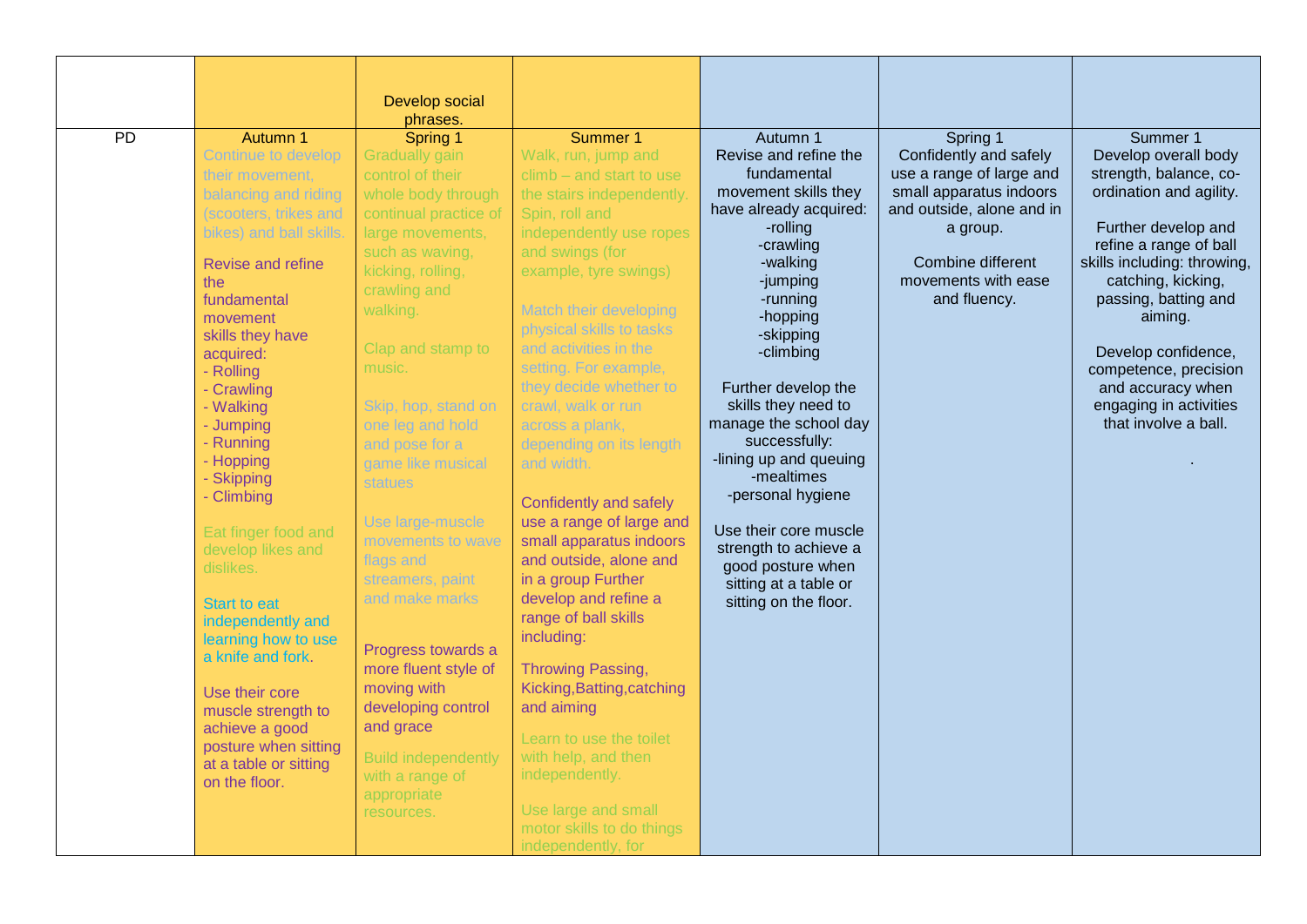|          | Develop<br>manipulation and<br>control.<br>Use a comfortable<br>grip with good<br>control when<br>holding pens and<br>pencils.<br>Develop the<br>foundations of a<br>handwriting style<br>which is fast,<br>accurate and<br>efficient | example manage<br>buttons and zips, and<br>pour drink<br>Show a preference for a<br>dominant hand.<br>Be increasingly<br>independent in meeting<br>their own care needs,<br>for example, brushing<br>teeth, using the toilet,<br>washing and drying their<br>hands thoroughly.<br>Know and talk about the<br>different factors that<br>support their overall<br>health and wellbeing:<br>- Regular physical<br>activity<br>- Healthy eating<br>- Tooth bushing<br>- Sensible amounts of<br>'screen time'<br>- Having a good sleep<br>routine<br>- Being a safe<br>pedestrian |          |          |          |
|----------|---------------------------------------------------------------------------------------------------------------------------------------------------------------------------------------------------------------------------------------|------------------------------------------------------------------------------------------------------------------------------------------------------------------------------------------------------------------------------------------------------------------------------------------------------------------------------------------------------------------------------------------------------------------------------------------------------------------------------------------------------------------------------------------------------------------------------|----------|----------|----------|
| Autumn 2 | Spring 2                                                                                                                                                                                                                              | Summer 2                                                                                                                                                                                                                                                                                                                                                                                                                                                                                                                                                                     | Autumn 2 | Spring 2 | Summer 2 |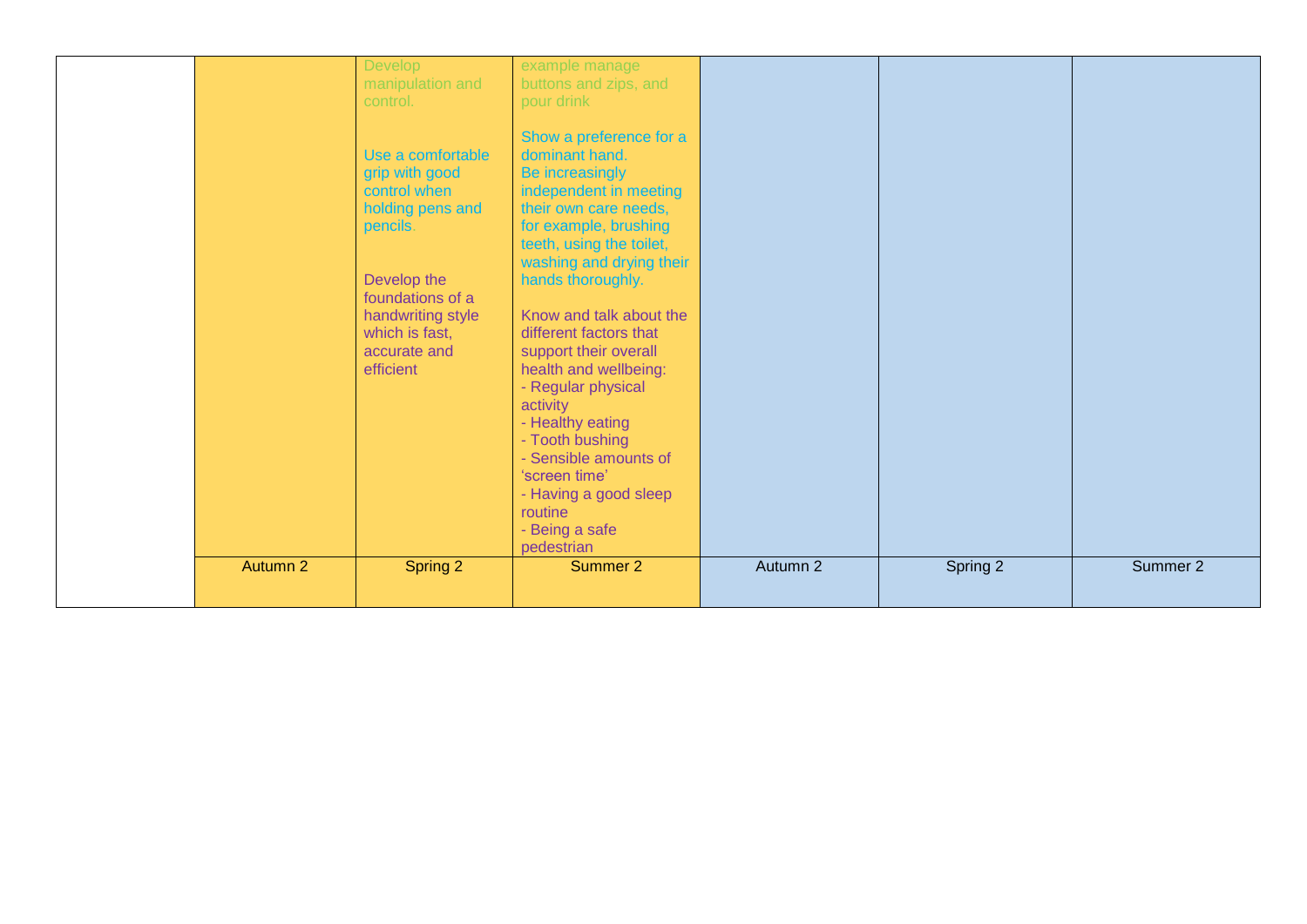| Go up steps and          | Fit themselves into      | Sit on a push-along         | Develop the             | Know and talk about         | Progress towards a       |
|--------------------------|--------------------------|-----------------------------|-------------------------|-----------------------------|--------------------------|
| stairs, or climb up      | spaces, like tunnels,    | wheeled toy, use a          | foundations of a        | different factors that      | more fluent style of     |
| apparatus, using         | dens and large           | scooter or ride a tricycle. | handwriting style which | support their overall       | moving, with developing  |
| alternate feet.          | boxes, and move          |                             | is fast, accurate and   | health and wellbeing:       | control and grace.       |
|                          |                          |                             | efficient.              | -Regular physical activity, |                          |
| <b>Revise and refine</b> | around in them.          | Choose the right            |                         | -healthy eating             | Develop the overall body |
| the                      | Enjoy starting to        |                             | Develop their small     | -toothbrushing              | strength, co-ordination, |
|                          | kick, throw and          | resources to carry out      |                         |                             |                          |
| fundamental              | catch balls.             | their own plan. For         | motor skills so that    | -sensible amounts of        | balance and agility      |
| movement                 |                          | example, choosing a         | they can use a range    | screen time                 | needed to engage         |
| skills they have         | Start taking part in     | spade to enlarge a small    | of tools competently,   | -having a good sleep        | successfully with future |
| acquired:                |                          | hole they dug with a        | safely and confidently. | routine                     | physical education       |
| - Rolling                | some group               | trowel.                     | Suggested tools:        | -being a safe pedestrian    | sessions and other       |
| - Crawling               | activities which they    |                             | Pencils for drawing and |                             | physical disciplines     |
| - Walking                | make up for              | Collaborate with others     | writing, paintbrushes,  | Confidently and safely      | including dance,         |
| - Jumping                | themselves or in         |                             | scissors, knives, forks | use a range of large and    | gymnastics, sport and    |
| - Running                | teams.                   | to manage large items,      | and spoons.             | small apparatus indoors     | swimming.                |
| - Hopping                |                          | such as moving a long       |                         | and outside, alone and in   |                          |
| - Skipping               |                          | plank safely, carrying      |                         | a group.                    |                          |
| - Climbing               | Are increasingly         | large hollow blocks.        |                         |                             |                          |
|                          | able to use and          |                             |                         | Combine different           |                          |
|                          | remember                 | Develop confidence,         |                         |                             |                          |
| Try a wider range of     | sequences and            | competence,                 |                         | movements with ease         |                          |
| foods with different     | patterns of              | precision and accuracy      |                         | and fluency.                |                          |
| tastes                   | movement which           | when engaging in            |                         |                             |                          |
| Pass things from         |                          | activities that involve a   |                         |                             |                          |
| one hand to the          | are related to music     | ball.                       |                         |                             |                          |
| other. Let go of         | and rhythm               |                             |                         |                             |                          |
| things and hands         |                          | Show an increasing          |                         |                             |                          |
| them to another          | Develop the overall      | desire to be                |                         |                             |                          |
| person, or drops         | body strength,           | independent, such as        |                         |                             |                          |
| them. and textures       | coordination,            |                             |                         |                             |                          |
|                          | balance and agility      | wanting to feed             |                         |                             |                          |
| Use one handed           | needed to engage         | themselves and dress or     |                         |                             |                          |
| tools and                | successfully with        | undress.                    |                         |                             |                          |
| equipment, for           |                          |                             |                         |                             |                          |
| example, making          | future physical          | <b>Make healthy choices</b> |                         |                             |                          |
|                          | education sessions       | about food, drink,          |                         |                             |                          |
| snips in paper and       | and other physical       | activity and tooth          |                         |                             |                          |
| scissors.                | disciplines including    | brushing.                   |                         |                             |                          |
|                          | dance, gymnastics,       |                             |                         |                             |                          |
| Develop their small      | sport and                | Know and talk about the     |                         |                             |                          |
| motor skills so they     | swimming.                | different factors that      |                         |                             |                          |
| can use a range of       |                          | support their overall       |                         |                             |                          |
| tools competently,       | <b>Combine different</b> | health and wellbeing:       |                         |                             |                          |
| safely and               | movements with           | - Regular physical          |                         |                             |                          |
| confidently.             |                          | activity                    |                         |                             |                          |
|                          | ease and fluency.        |                             |                         |                             |                          |
|                          |                          | - Healthy eating            |                         |                             |                          |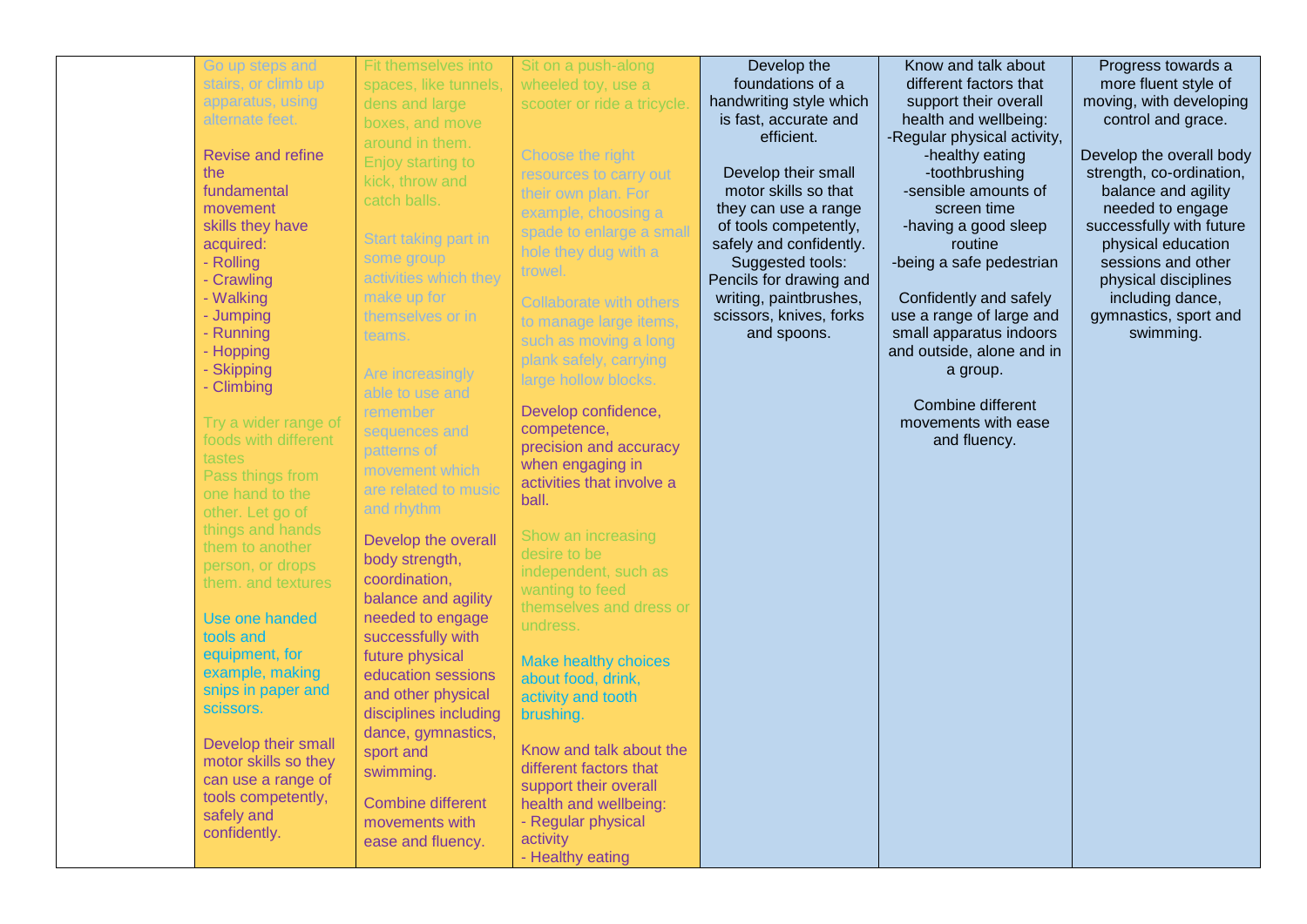|  | Explore different   | - Tooth bushing       |  |  |
|--|---------------------|-----------------------|--|--|
|  | materials and tools | - Sensible amounts of |  |  |
|  |                     | 'screen time'         |  |  |
|  |                     |                       |  |  |
|  | Be increasingly     | - Having a good sleep |  |  |
|  | independent as they | routine               |  |  |
|  | get dressed and     | - Being a safe        |  |  |
|  | undressed, for      | pedestrian            |  |  |
|  | example, putting    |                       |  |  |
|  | coats on a doing up |                       |  |  |
|  | zips.               |                       |  |  |
|  |                     |                       |  |  |
|  |                     |                       |  |  |
|  | Further develop the |                       |  |  |
|  | skills they need to |                       |  |  |
|  | manage the school   |                       |  |  |
|  | day successfully    |                       |  |  |
|  | - Lining up and     |                       |  |  |
|  | queuing             |                       |  |  |
|  | - Meal times        |                       |  |  |
|  | - Personal hygiene  |                       |  |  |
|  |                     |                       |  |  |
|  |                     |                       |  |  |
|  |                     |                       |  |  |
|  |                     |                       |  |  |
|  |                     |                       |  |  |
|  |                     |                       |  |  |
|  |                     |                       |  |  |
|  |                     |                       |  |  |
|  |                     |                       |  |  |
|  |                     |                       |  |  |
|  |                     |                       |  |  |
|  |                     |                       |  |  |
|  |                     |                       |  |  |
|  |                     |                       |  |  |
|  |                     |                       |  |  |
|  |                     |                       |  |  |
|  |                     |                       |  |  |
|  |                     |                       |  |  |
|  |                     |                       |  |  |
|  |                     |                       |  |  |
|  |                     |                       |  |  |
|  |                     |                       |  |  |
|  |                     |                       |  |  |
|  |                     |                       |  |  |
|  |                     |                       |  |  |
|  |                     |                       |  |  |
|  |                     |                       |  |  |
|  |                     |                       |  |  |
|  |                     |                       |  |  |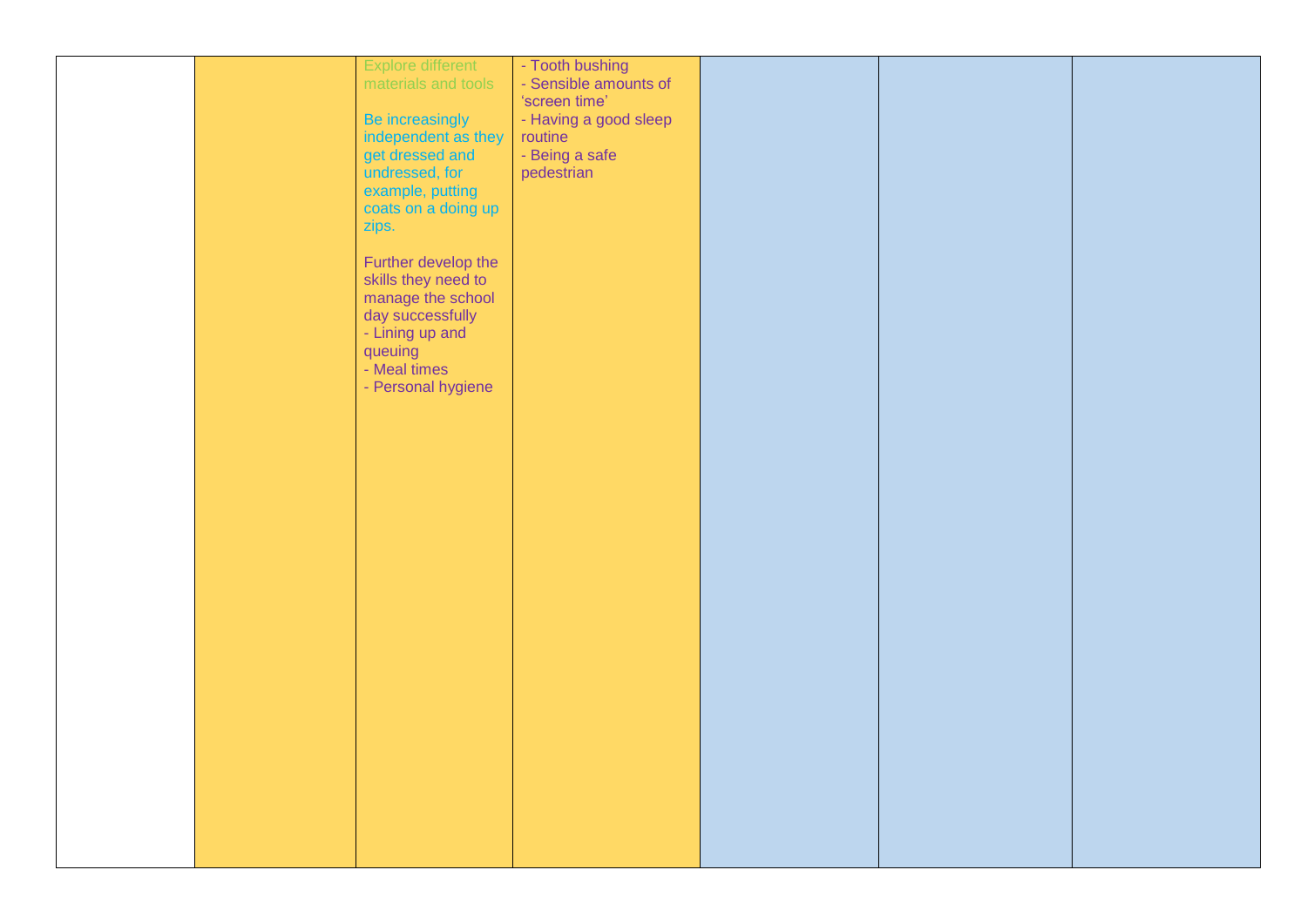| LIT | Autumn 1                                        | Spring 1                       | Summer 1                                            | Autumn 1                   | Spring 1                 | Summer 1                   |
|-----|-------------------------------------------------|--------------------------------|-----------------------------------------------------|----------------------------|--------------------------|----------------------------|
|     | Enjoy songs and                                 | Sing songs and say             | Ask questions about the                             | Read individual letters    | Read simple phrases and  | Form lower case and        |
|     | rhymes, tuning in                               | rhymes                         | book.                                               | by saying the sounds       | sentences made up of     | capital letters correctly. |
|     | and paying                                      | independently, for             | Makes comments and                                  | for them.                  | words with known letter- |                            |
|     | attention.                                      | example, singing               | shares their own ideas.                             |                            | sound correspondences    | Write short sentences      |
|     |                                                 | whilst playing.                | Develop play around                                 | Form lower case and        | and, where necessary, a  | with words with known      |
|     | Join in with songs                              |                                | favourite stories using                             | capital letters correctly. | few exception words.     | letter-sound               |
|     | and rhymes, copying                             | Have favourite                 | props.                                              |                            |                          | correspondences using      |
|     | sounds, rhythms,                                | books and seeks                |                                                     |                            | Read a few common        | a capital letter and full  |
|     | tunes and tempo.                                | them out, to share             | - The names of the                                  |                            | exception words matched  | stop.                      |
|     | Say some of the                                 | with an adult, with            | different parts of a book                           |                            | to the school's phonic   |                            |
|     | words in songs and                              | another child, or to           | - Page sequencing                                   |                            | programme.               |                            |
|     | rhymes.                                         | look at alone.                 |                                                     |                            |                          |                            |
|     |                                                 | Repeat words and               | Notice some print, such                             |                            |                          |                            |
|     | <b>Understand the five</b>                      | phrases from                   | as the first letter of their                        |                            |                          |                            |
|     | key concepts about<br>print:                    | familiar stories.              | name, a bus or door                                 |                            |                          |                            |
|     | - Print has meaning                             | - Print can have               | number, or a familiar                               |                            |                          |                            |
|     |                                                 | different purposes             | logo                                                |                            |                          |                            |
|     | Enjoy sharing books                             | - We read English              | Engage in extended                                  |                            |                          |                            |
|     | with an adult.                                  | text from left to right        | conversations about                                 |                            |                          |                            |
|     |                                                 | and from top to                | stories, learning new                               |                            |                          |                            |
|     | Develop their                                   | bottom.                        | vocabulary.                                         |                            |                          |                            |
|     | phonological                                    |                                |                                                     |                            |                          |                            |
|     | awareness so that                               | Pay attention and              | Read simple phrases                                 |                            |                          |                            |
|     | they can:                                       | respond to the                 | and sentences made up                               |                            |                          |                            |
|     | Spot and suggest                                | pictures or the                | of words with known-                                |                            |                          |                            |
|     | rhymes                                          | words.                         | letter sound                                        |                            |                          |                            |
|     | Count or clap                                   |                                | correspondences and                                 |                            |                          |                            |
|     | syllables in a word                             | Recognise words                | where necessary, a few                              |                            |                          |                            |
|     |                                                 | with the same initial          | exception words.                                    |                            |                          |                            |
|     | <b>Read individual</b><br>letters by saying the | sound, such as                 |                                                     |                            |                          |                            |
|     | sounds for them.                                | money and mother               | Re-read these books to<br>build up their confidence |                            |                          |                            |
|     | <b>Blend sounds into</b>                        |                                | in word reading, their                              |                            |                          |                            |
|     | words, so that they                             | Read some letter               | fluency and their                                   |                            |                          |                            |
|     | can read short                                  | groups that each               | understanding and                                   |                            |                          |                            |
|     | words made up of                                | represent one<br>sound and say | enjoyment.                                          |                            |                          |                            |
|     | known-letter sound                              | sounds for them.               |                                                     |                            |                          |                            |
|     | correspondences.                                | Read a few                     | Make marks on their                                 |                            |                          |                            |
|     |                                                 | common exception               | picture to stand for their                          |                            |                          |                            |
|     | Copy finger                                     | words matched to               | name.                                               |                            |                          |                            |
|     | movements and                                   | the school's phonic            |                                                     |                            |                          |                            |
|     | other gestures.                                 | programme.                     |                                                     |                            |                          |                            |
|     |                                                 |                                |                                                     |                            |                          |                            |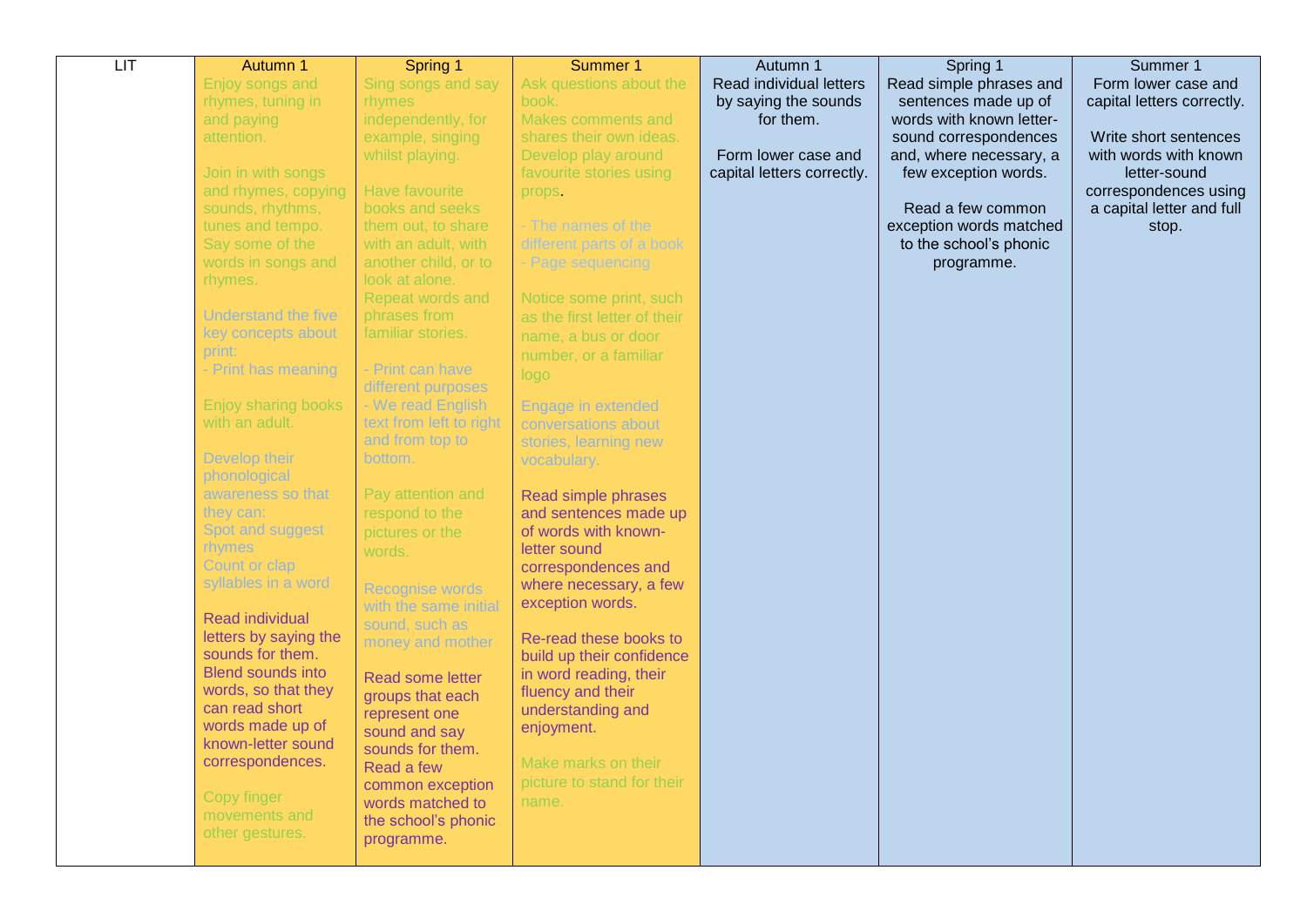| <b>Enjoy drawing</b><br>freely.<br>Use some of their<br>print knowledge in<br>their early writing.<br>For example, writing<br>a pretend shopping<br>list.<br>Form lower-case<br>and capital letters<br>correctly                                                                                                                                                                                                                                                                                    | Add some marks to<br>their drawings,<br>which they give<br>meaning to. For<br>example: "That says<br>mummy."<br><b>Write letters</b><br>accurately.<br>Form lower-case<br>and capital letters<br>correctly.                                                                                                                                                                                                                                                                    | Write some or all off<br>their name<br>Spell words by<br>identifying the sounds<br>and then writing the<br>sound with letter/s.<br>Write short sentences<br>with words with known<br>sound-letter<br>correspondences using<br>a capital letter and full<br>stop.                                                                                                                                                                                                                                                                                          |                                                                                                                                                                                                                                                                                                                                   |                                                                                                                                                                                                                                           |                                                                                                                                                                                                                                                                                    |
|-----------------------------------------------------------------------------------------------------------------------------------------------------------------------------------------------------------------------------------------------------------------------------------------------------------------------------------------------------------------------------------------------------------------------------------------------------------------------------------------------------|--------------------------------------------------------------------------------------------------------------------------------------------------------------------------------------------------------------------------------------------------------------------------------------------------------------------------------------------------------------------------------------------------------------------------------------------------------------------------------|-----------------------------------------------------------------------------------------------------------------------------------------------------------------------------------------------------------------------------------------------------------------------------------------------------------------------------------------------------------------------------------------------------------------------------------------------------------------------------------------------------------------------------------------------------------|-----------------------------------------------------------------------------------------------------------------------------------------------------------------------------------------------------------------------------------------------------------------------------------------------------------------------------------|-------------------------------------------------------------------------------------------------------------------------------------------------------------------------------------------------------------------------------------------|------------------------------------------------------------------------------------------------------------------------------------------------------------------------------------------------------------------------------------------------------------------------------------|
| Autumn 2<br>Enjoy songs and<br>rhymes, tuning in<br>and paying<br>attention.<br>Join in with songs<br>and rhymes, copying<br>sounds, rhythms,<br>tunes and tempo.<br>Say some of the<br>words in songs and<br>rhymes.<br><b>Understand the five</b><br>key concepts about<br>print:<br>- Print has meaning<br><b>Enjoy sharing books</b><br>with an adult.<br>Develop their<br>phonological<br>awareness so that<br>they can:<br>Spot and suggest<br>rhymes<br>Count or clap<br>syllables in a word | Spring 2<br>Pay attention and<br>respond to the<br>pictures or the<br>words.<br><b>Recognise words</b><br>with the same initial<br>sound, such as<br>money and mother<br>Read some letter<br>groups that each<br>represent one<br>sound and say<br>sounds for them.<br>Read a few<br>common exception<br>words matched to<br>the school's phonic<br>programme.<br>Add some marks to<br>their drawings,<br>which they give<br>meaning to. For<br>example: "That says<br>mummy." | Summer 2<br>Ask questions about the<br>book.<br>Makes comments and<br>shares their own ideas.<br>Develop play around<br>favourite stories using<br>props.<br>- The names of the<br>different parts of a book<br>- Page sequencing.<br>Notice some print, such<br>as the first letter of their<br>name, a bus or door<br>number, or a familiar<br>logo<br>Engage in extended<br>conversations about<br>stories, learning new<br>vocabulary.<br>Read simple phrases<br>and sentences made up<br>of words with known-<br>letter sound<br>correspondences and | Autumn 2<br>Blends sounds into<br>words, so that they can<br>read short words made<br>up of known letter-<br>sound<br>correspondences.<br>Read some letter<br>groups that each<br>represent one sound<br>and says sounds for<br>them.<br>Spell words by<br>identifying the sounds<br>and then writing the<br>sound with letter/s. | Spring 2<br>Re-read what they have<br>written to check that it<br>makes sense.<br>Read simple phrases and<br>sentences made up of<br>words with known letter-<br>sound correspondences<br>and, where necessary, a<br>few exception words. | Summer 2<br>Write short sentences<br>with words with known<br>letter-sound<br>correspondences using<br>a capital letter and full<br>stop.<br>Re-read these books to<br>build up their confidence<br>in word reading, their<br>fluency and their<br>understanding and<br>enjoyment. |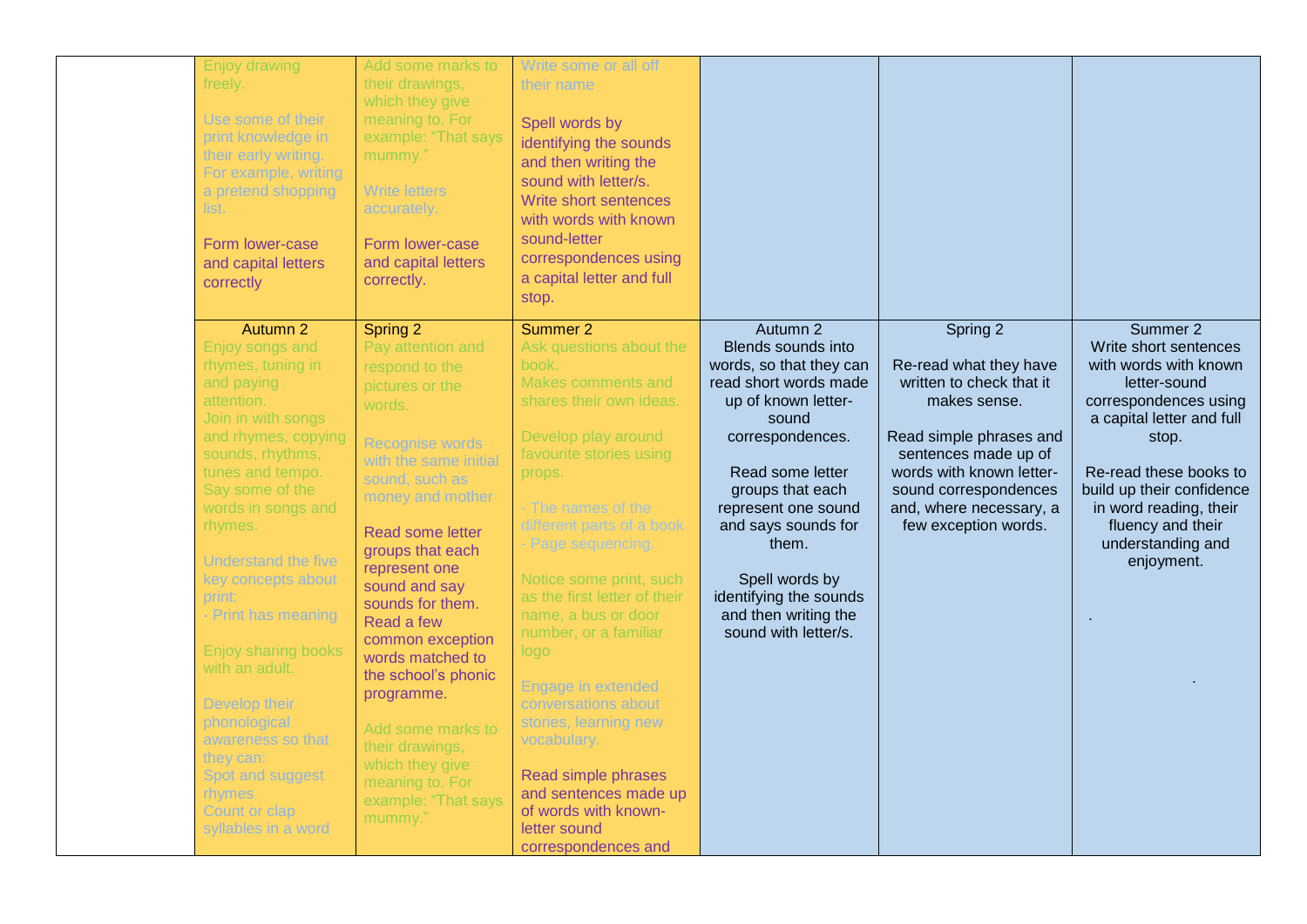|             | Read individual<br>letters by saying the<br>sounds for them.<br><b>Blend sounds into</b><br>words, so that they<br>can read short<br>words made up of<br>known-letter sound<br>correspondences.<br>Copy finger<br>movements and<br>other gestures.<br><b>Enjoy drawing</b><br>freely.<br>Use some of their<br>print knowledge in<br>their early writing.<br>For example, writing<br>a pretend shopping<br>list.<br>Form lower-case<br>and capital letters<br>correctly. | <b>Write letters</b><br>accurately.<br>Form lower-case<br>and capital letters<br>correctly.                                                                                                                        | where necessary, a few<br>exception words.<br>Re-read these books to<br>build up their confidence<br>in word reading, their<br>fluency and their<br>understanding and<br>enjoyment.<br>Make marks on their<br>picture to stand for their<br>name.<br>Write some or all off<br>their name<br>Spell words by<br>identifying the sounds<br>and then writing the<br>sound with letter/s.<br>Write short sentences<br>with words with known<br>sound-letter<br>correspondences using<br>a capital letter and full<br>stop. |                                                                                                                                              |                                                                                                                       |          |
|-------------|-------------------------------------------------------------------------------------------------------------------------------------------------------------------------------------------------------------------------------------------------------------------------------------------------------------------------------------------------------------------------------------------------------------------------------------------------------------------------|--------------------------------------------------------------------------------------------------------------------------------------------------------------------------------------------------------------------|-----------------------------------------------------------------------------------------------------------------------------------------------------------------------------------------------------------------------------------------------------------------------------------------------------------------------------------------------------------------------------------------------------------------------------------------------------------------------------------------------------------------------|----------------------------------------------------------------------------------------------------------------------------------------------|-----------------------------------------------------------------------------------------------------------------------|----------|
| Mathematics | Autumn 1<br>Take part in finger<br>rhymes with<br><b>numbers</b><br><b>Complete Inset</b><br>Puzzles.<br>Show finger<br>numbers up to 5<br>Count objects,<br>actions and sounds.<br><b>Subitise</b>                                                                                                                                                                                                                                                                     | Spring 1<br>Count in everyday<br>contexts,<br>sometimes skipping<br>numbers - 1235 <sup>°</sup><br>Say one number for<br>each item in order:<br>1,2,3,4,5<br>Compare numbers<br>Link the number<br>symbol with its | Summer 1<br>Counting-like behaviour,<br>such as making sounds,<br>pointing or saying some<br>numbers in sequence.<br><b>Experiment with their</b><br>own symbols and marks<br>as well as numerals.<br>Know that the last<br>number reached when<br>counting a small set of<br>objects tells you how<br>many there are in total<br>(cardinal principle)                                                                                                                                                                | Autumn 1<br>Cardinality and<br>Counting<br>Counting objects,<br>actions and sounds<br>Subitising<br>Linking the numbeeral<br>with its value. | Spring 1<br><b>Number Composition</b><br>Explore the composition<br>of numbers to 10.<br>Recall number bonds to<br>10 | Summer 1 |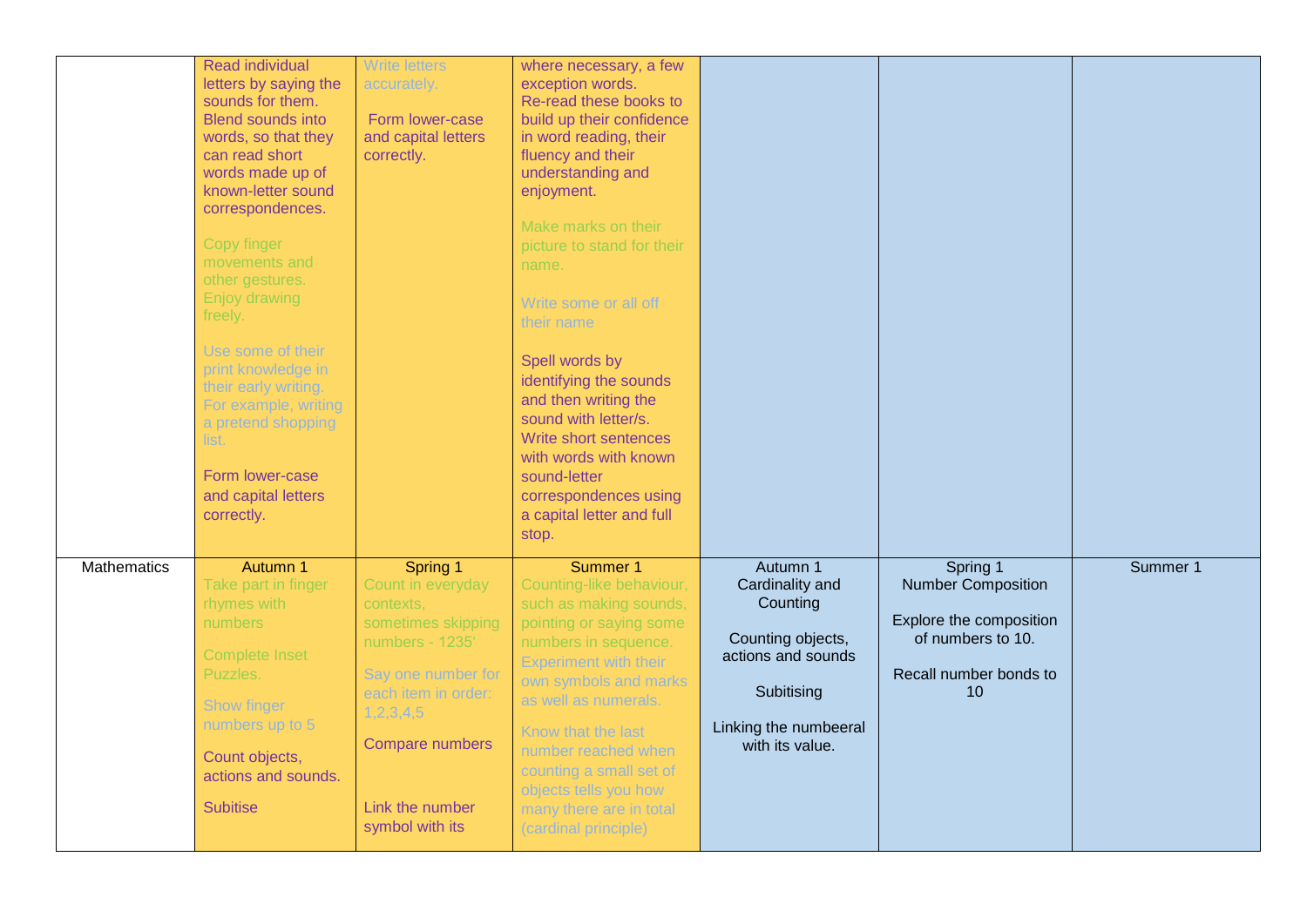| Combine objects like<br>stacking blocks and<br>cups.<br>Put objects inside<br>others and take<br>them out again.<br><b>Select shapes</b><br>appropriately (flat<br>surfaces for building,<br>a triangular prism for<br>a roof)<br>Combine shapes to<br>make new ones.<br><b>Automatically recall</b><br>number bonds for<br>numbers 0-10. | cardinal number<br>value<br>Build with a range<br>of resources.<br>Talk about and<br>explore 2D and 3D<br>shapes using<br>informal and<br>mathematical<br>language such as<br>sides, corners<br>straight, flat and<br>round.<br>Compare length,<br>weight and<br>capacity.<br><b>Extend and create</b><br><b>ABAB</b> patterns-<br>stick, leaf, stick, | Understand the 'one<br>more than/one less than'<br>relationship between<br>consecutive numbers<br>React to changes of<br>amount in a group of up<br>to three items.<br>Begin to describe a<br>sequence of events, real<br>or fictional, using words<br>such as first, then.<br>Continue, copy and<br>create repeating<br>patterns. |  |  |
|-------------------------------------------------------------------------------------------------------------------------------------------------------------------------------------------------------------------------------------------------------------------------------------------------------------------------------------------|--------------------------------------------------------------------------------------------------------------------------------------------------------------------------------------------------------------------------------------------------------------------------------------------------------------------------------------------------------|------------------------------------------------------------------------------------------------------------------------------------------------------------------------------------------------------------------------------------------------------------------------------------------------------------------------------------|--|--|
|                                                                                                                                                                                                                                                                                                                                           | leaf.<br>Notice and correct<br>an error in a<br>repeating pattern.                                                                                                                                                                                                                                                                                     |                                                                                                                                                                                                                                                                                                                                    |  |  |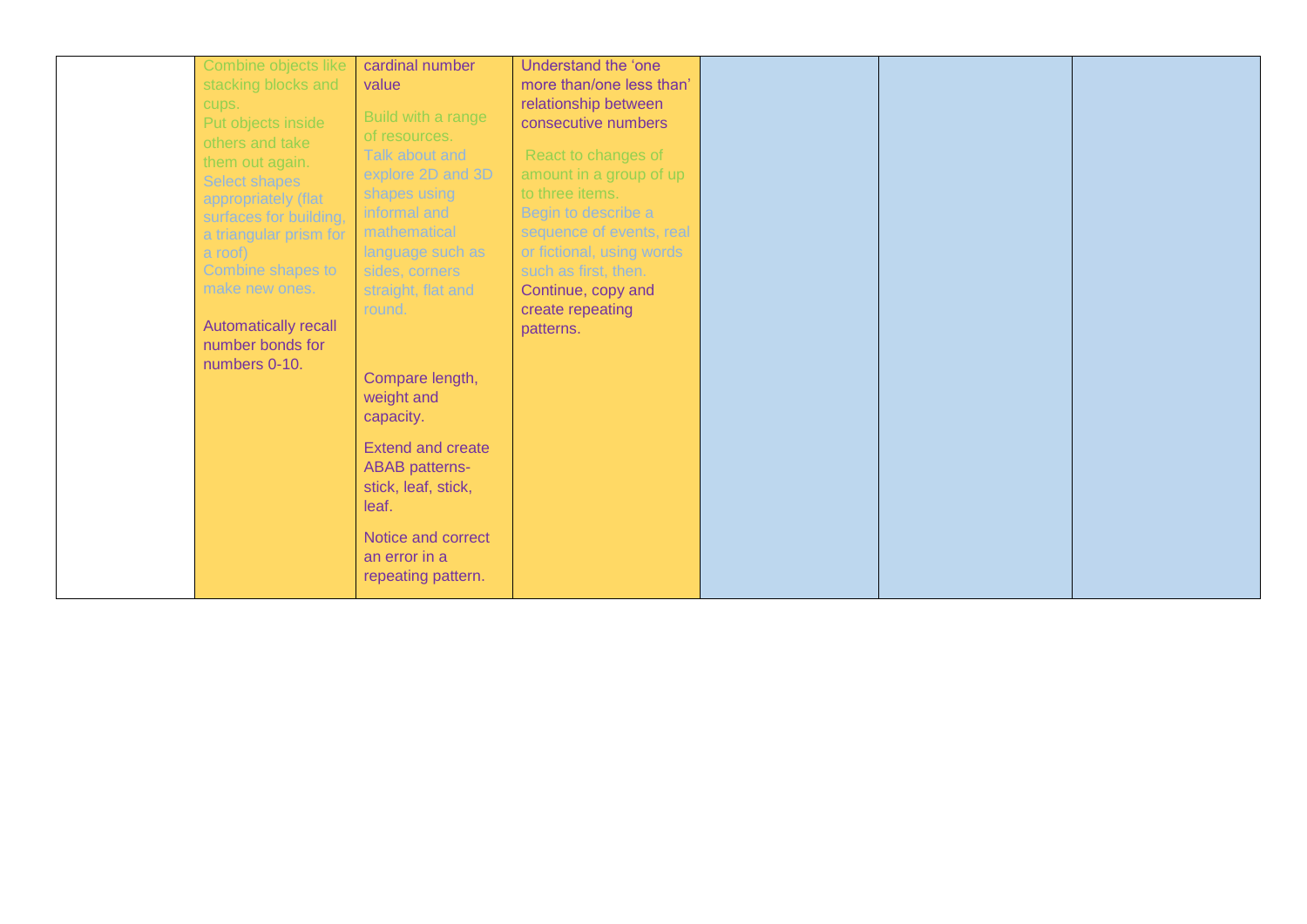| Autumn 2                                                                                                                                                                                                                                                                                                                                                                                                                                                                                                                                                                    | Spring 2                                                                                                                                                                                                                                                                                                                                                                                                                                                                                                                                                                                                                                                              | Summer 2                                                                                                                                                                                                                                                                                                                                                                                                                                                                                                                                                                                                                                                                                                                                                      | Autumn 2                                                                                                                      | Spring 2                                                                                                                                                                                                                                                                                                                               | Summer 2 |
|-----------------------------------------------------------------------------------------------------------------------------------------------------------------------------------------------------------------------------------------------------------------------------------------------------------------------------------------------------------------------------------------------------------------------------------------------------------------------------------------------------------------------------------------------------------------------------|-----------------------------------------------------------------------------------------------------------------------------------------------------------------------------------------------------------------------------------------------------------------------------------------------------------------------------------------------------------------------------------------------------------------------------------------------------------------------------------------------------------------------------------------------------------------------------------------------------------------------------------------------------------------------|---------------------------------------------------------------------------------------------------------------------------------------------------------------------------------------------------------------------------------------------------------------------------------------------------------------------------------------------------------------------------------------------------------------------------------------------------------------------------------------------------------------------------------------------------------------------------------------------------------------------------------------------------------------------------------------------------------------------------------------------------------------|-------------------------------------------------------------------------------------------------------------------------------|----------------------------------------------------------------------------------------------------------------------------------------------------------------------------------------------------------------------------------------------------------------------------------------------------------------------------------------|----------|
| Counting-like<br>behaviour, such as<br>making sounds,<br>pointing or saying<br>some numbers in<br>sequence.<br><b>Recite numbers past</b><br>5.<br>Count beyond 10<br>Climb and<br>squeezing selves<br>into different types<br>of spaces.<br>Talk about and<br>identify the patterns<br>around them. For<br>example, stripes on<br>clothes.<br>Use informal<br>language like<br>'pointy', 'spotty', and<br>'blobs<br><b>Compose and</b><br>decompose shapes<br>so that children<br>recognise that a<br>shape can have<br>other shapes within<br>it, just as numbers<br>can. | Take part in finger<br>rhymes with<br>numbers<br><b>Experiment with</b><br>their own symbols<br>and marks as well<br>as numerals.<br>Understand the 'one<br>more than/one less<br>than' relationship<br>between<br>consecutive<br>numbers.<br>Solve real life<br>mathematical<br>problems with<br>numbers up to 5.<br>Compare amounts,<br>saying 'lots', 'more'<br>or 'same'.<br><b>Compare quantities</b><br>using language<br>'more then' and<br>fewer than'<br><b>Make comparisons</b><br>between objects<br>relating to size,<br>length, weight and<br>capacity<br>Select, rotate and<br>manipulate shapes<br>in order to develop<br>spatial reasoning<br>skills. | Counting-like behaviour,<br>such as making sounds,<br>pointing or saying some<br>numbers in sequence.<br>Link numerals and<br><b>amounts</b><br>Fast recognition of up to<br>3 objects, without having<br>to count them<br>individually (subitising).<br><b>Experiment with their</b><br>own symbols and marks<br>as well as numerals.<br>Explore the composition<br>of numbers to 10.<br>Compare sizes, weights<br>etc. using gesture and<br>language - 'bigger/<br>little/smaller', high/low<br>tall/heavy.<br>Notice patterns and<br>arrange things in<br>patterns.<br><b>Understand position</b><br>through words alone<br>with no pointing.<br><b>Discuss routes,</b><br>locations, using words<br>like in front and behind<br>Describe a familiar route | <b>Number Comparison</b><br>Understand the 'one<br>more than/one less<br>than' relationship<br>between consecutive<br>numbers | Select, rotate and<br>manipulate shapes in<br>order to develop spatial<br>reasoning skills.<br>Compose and<br>decompose shapes so<br>that children recognise a<br>shape can have other<br>shapes within int just as<br>numbers can.<br>Continue, copy and<br>create repeating<br>patterns.<br>Compare lengths, weight<br>and capacity. |          |
| Autumn 1                                                                                                                                                                                                                                                                                                                                                                                                                                                                                                                                                                    | Spring 1                                                                                                                                                                                                                                                                                                                                                                                                                                                                                                                                                                                                                                                              | Summer 1                                                                                                                                                                                                                                                                                                                                                                                                                                                                                                                                                                                                                                                                                                                                                      | Autumn 1                                                                                                                      | Spring 1                                                                                                                                                                                                                                                                                                                               | Summer 1 |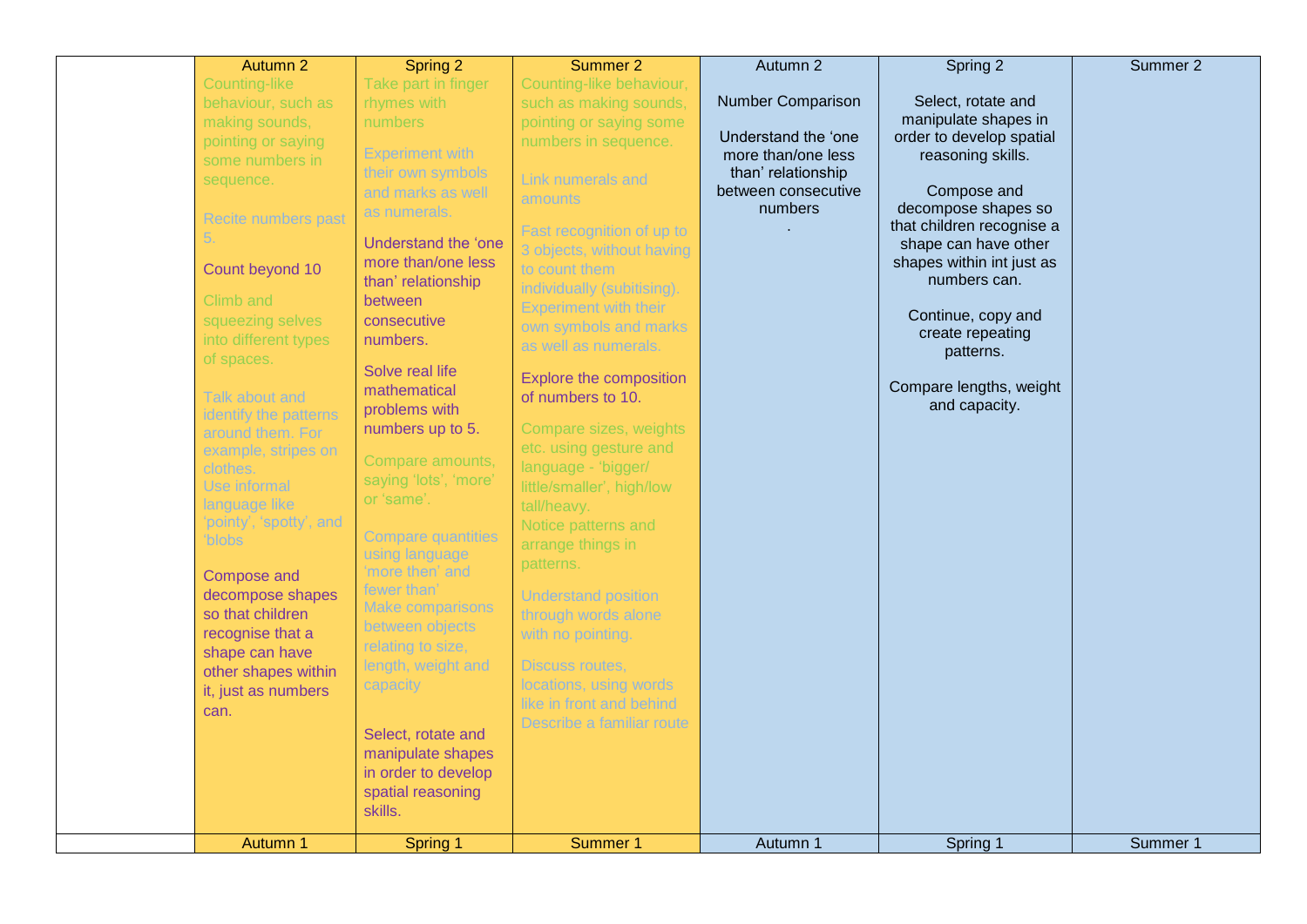| Understanding | Notice differences              | Notice differences                           | Notice differences             | .Name and describe      | Draw information from a     | Recognise that people    |
|---------------|---------------------------------|----------------------------------------------|--------------------------------|-------------------------|-----------------------------|--------------------------|
| the World     | between people.                 | between people                               | between people                 | people who are familiar | simple map.                 | have different beliefs   |
|               |                                 |                                              |                                | to them.                |                             | and celebrate special    |
|               | Show an interest in             | Show an interest in                          | Show an interest in            |                         | Recognise some              | times in different ways. |
|               | different                       | different                                    | different occupations.         | Talk about members of   | similarities and            |                          |
|               | occupations.                    | occupations.                                 |                                | their immediate family  | differences between life    |                          |
|               | Continue to develop             |                                              | <b>Continue to develop</b>     | and community.          | in this country and life in |                          |
|               | positive attitudes              | <b>Continue to develop</b>                   | positive attitudes about       |                         | other countries.            |                          |
|               | about the                       | positive attitudes                           | the difference between         | Explore the natural     |                             |                          |
|               | differences.                    | about the                                    | people.                        | world around them.      |                             |                          |
|               |                                 | differences between                          |                                |                         |                             |                          |
|               | <b>Talk about members</b>       | people.                                      | <b>Recognise that people</b>   | Describe what they      |                             |                          |
|               | of their immediate              |                                              | have different beliefs         | see, hear and feel      |                             |                          |
|               | family and                      | Know that there are                          | and celebrate special          | whilst outside.         |                             |                          |
|               | community.<br>Name and describe | different countries in<br>the world and talk | times in different ways.       |                         |                             |                          |
|               | people who are                  | about the                                    | Explore natural                |                         |                             |                          |
|               | familiar to them.               | differences they                             | materials, indoors and         |                         |                             |                          |
|               |                                 | have experienced                             | outdoors.                      |                         |                             |                          |
|               | <b>Explore natural</b>          | or seen in photos.                           |                                |                         |                             |                          |
|               | materials, indoors              |                                              | <b>Explore materials with</b>  |                         |                             |                          |
|               | and outdoors.                   | <b>Talk about</b>                            | different properties.          |                         |                             |                          |
|               | <b>Explore materials</b>        | members of their                             |                                |                         |                             |                          |
|               | with different                  | immediate family                             | Explore and respond to         |                         |                             |                          |
|               | properties.                     | and community.                               | different natural              |                         |                             |                          |
|               |                                 | Name and describe                            | phenomena in their             |                         |                             |                          |
|               | <b>Explore and respond</b>      | people who are                               | setting and on trips.          |                         |                             |                          |
|               | to different natural            | familiar to them.                            |                                |                         |                             |                          |
|               | phenomena in their              |                                              | Talk about the                 |                         |                             |                          |
|               | setting and on trips.           | Explore natural                              | differences between            |                         |                             |                          |
|               | use all their senses            | materials, indoors                           | materials and changes          |                         |                             |                          |
|               | when exploring                  | and outdoors.                                | they notice.                   |                         |                             |                          |
|               | natural materials.              | <b>Explore materials</b>                     | <b>Begin to understand the</b> |                         |                             |                          |
|               | Talk about what they            | with different                               | need to respect and            |                         |                             |                          |
|               | see using a wide                | properties.                                  | care for the natural           |                         |                             |                          |
|               | vocabulary.                     |                                              | environment and all            |                         |                             |                          |
|               |                                 | <b>Plant seeds and</b>                       | living things.                 |                         |                             |                          |
|               | Explore the natural             | care for growing                             |                                |                         |                             |                          |
|               | world around them.              | plants.                                      | <b>Understand the key</b>      |                         |                             |                          |
|               |                                 |                                              | features of the life cycle     |                         |                             |                          |
|               | <b>Begin to make</b>            | <b>Explore how things</b>                    | of a plant and animal.         |                         |                             |                          |
|               | sense of their own              | work.                                        |                                |                         |                             |                          |
|               | life story and their            |                                              | <b>Explore and talk about</b>  |                         |                             |                          |
|               | families history.               |                                              | different forces they feel.    |                         |                             |                          |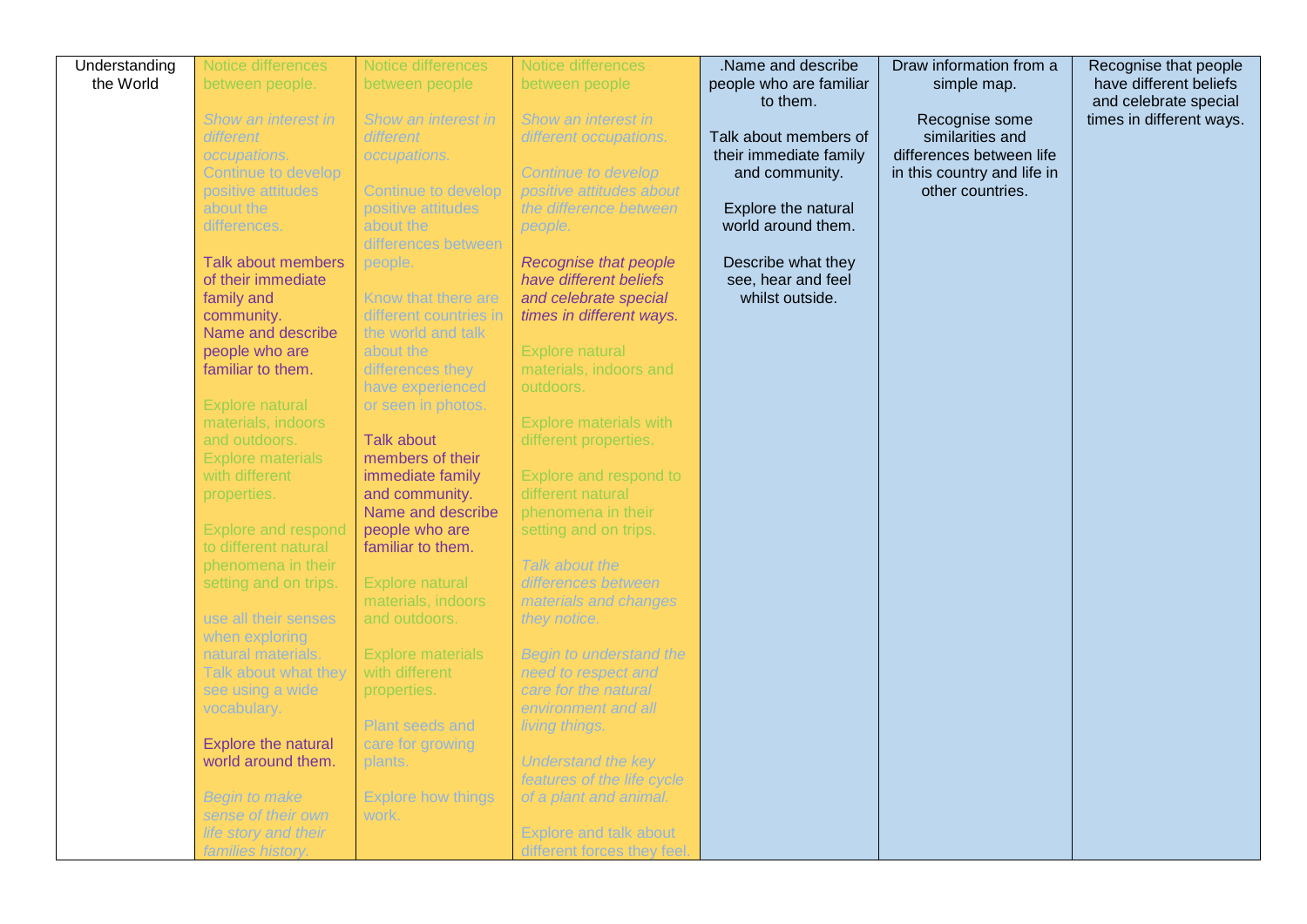|                         | <b>Explore collections</b> | Recognise some              |  |  |
|-------------------------|----------------------------|-----------------------------|--|--|
| Repeat actions that     | of materials with          | similarities and            |  |  |
| have an effect.         | similar and/or             | differences between life    |  |  |
|                         | different properties.      | in this country and life in |  |  |
|                         |                            |                             |  |  |
| <b>Make connections</b> |                            | other countries.            |  |  |
| between the             | Recognise some             |                             |  |  |
| features of their       | environments that          | Understand the effect of    |  |  |
| family and other        | are different to the       | changing seasons on         |  |  |
| families.               | one in which they          | the natural world around    |  |  |
|                         | live.                      | them.                       |  |  |
| <b>Compare and</b>      |                            |                             |  |  |
| contrast characters     | <b>Draw information</b>    | Describe what they see,     |  |  |
| from stories,           | from a simple map.         | hear and feel whilst        |  |  |
| including figures       |                            | outside.                    |  |  |
| from the past.          | <b>Understand that</b>     |                             |  |  |
|                         | some places are            | Begin to make sense of      |  |  |
|                         |                            |                             |  |  |
|                         | special to members         | their own life story and    |  |  |
|                         | of their community.        | their families history.     |  |  |
|                         |                            |                             |  |  |
|                         | <b>Begin to make</b>       | <b>Repeat actions that</b>  |  |  |
|                         | sense of their own         | have an effect.             |  |  |
|                         | life story and their       | <b>Make connections</b>     |  |  |
|                         | families history.          | between the features of     |  |  |
|                         |                            | their family and other      |  |  |
|                         | <b>Repeat actions that</b> | families.                   |  |  |
|                         | have an effect.            |                             |  |  |
|                         |                            | Comment on images of        |  |  |
|                         |                            |                             |  |  |
|                         | Make connections           | familiar situations in the  |  |  |
|                         | between the                | past.                       |  |  |
|                         | features of their          |                             |  |  |
|                         | family and other           |                             |  |  |
|                         | families                   |                             |  |  |
|                         |                            |                             |  |  |
|                         | <b>Compare and</b>         |                             |  |  |
|                         | contrast characters        |                             |  |  |
|                         | from stories,              |                             |  |  |
|                         | including figures          |                             |  |  |
|                         | from the past.             |                             |  |  |
|                         |                            |                             |  |  |
|                         |                            |                             |  |  |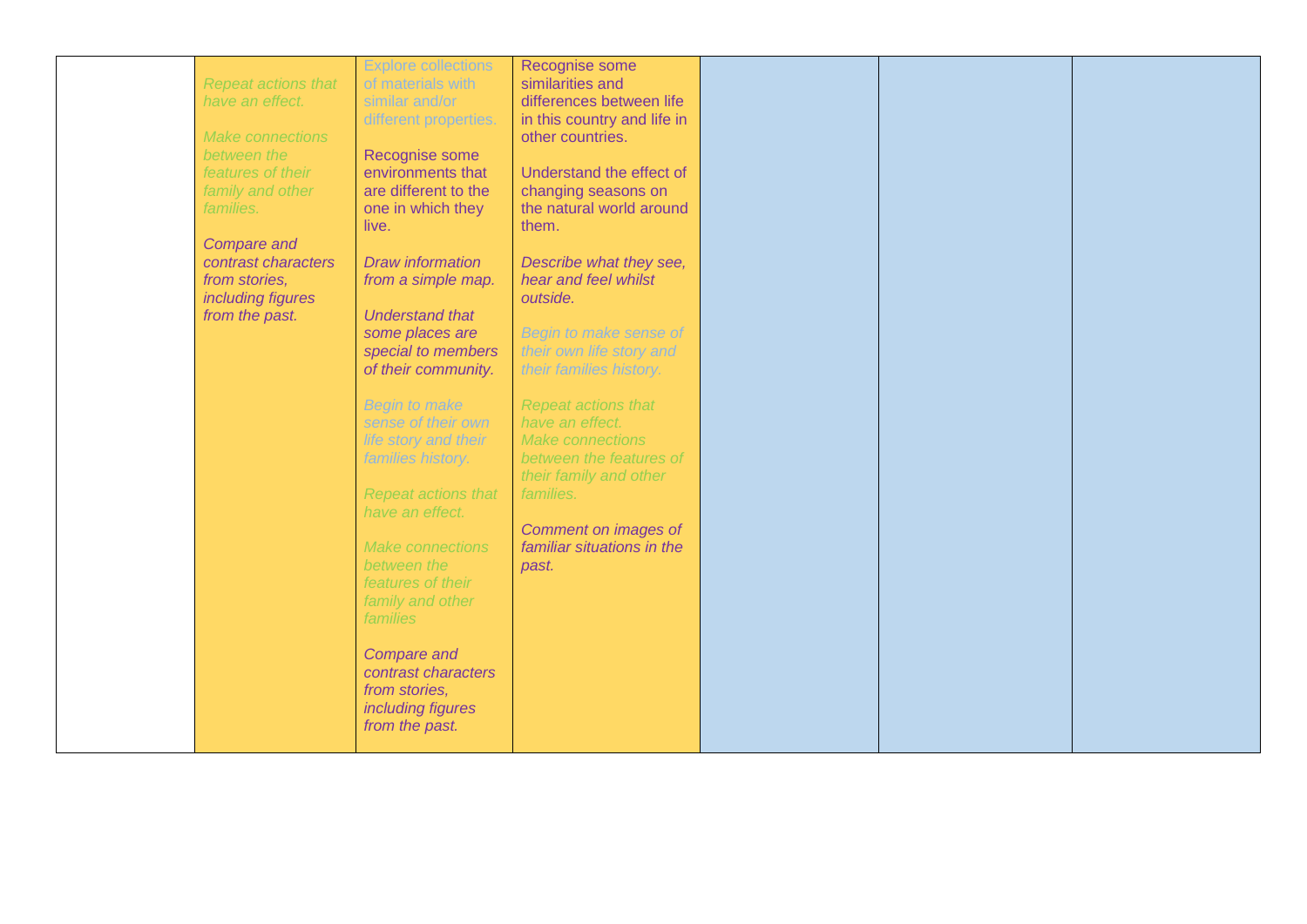| Autumn 2                   | Spring 2                           | Summer 2                       | Autumn 2              | Spring 2                | Summer 2                 |
|----------------------------|------------------------------------|--------------------------------|-----------------------|-------------------------|--------------------------|
| Notice differences         | Notice differences                 | Notice differences             | Understand the effect | Recognise some          | Compare and contrast     |
| between people.            | between people                     | between people                 | of changing seasons   | environments that are   | characters from stories, |
|                            | Show an interest in                |                                | on the natural world  | different to the one in | including figures from   |
| Show an interest in        | different                          | Show an interest in            | around them.          | which they live.        | the past.                |
| different                  | occupations.                       | different occupations.         |                       |                         |                          |
| occupations.               |                                    |                                |                       |                         | Understand that some     |
|                            | Continue to develop                | <b>Continue to develop</b>     |                       |                         | places are special to    |
| Continue to develop        | positive attitudes                 | positive attitudes about       |                       |                         | members of their         |
| positive attitudes         | about the                          | the difference between         |                       |                         | community.               |
| about the                  | differences between                | people.                        |                       |                         |                          |
| differences.               | people.                            |                                |                       |                         |                          |
|                            |                                    | <b>Recognise that people</b>   |                       |                         |                          |
| Talk about members         | Know that there are                | have different beliefs         |                       |                         |                          |
| of their immediate         | different countries in             | and celebrate special          |                       |                         |                          |
| family and                 | the world and talk                 | times in different ways.       |                       |                         |                          |
| community.                 | about the                          |                                |                       |                         |                          |
|                            | differences they                   | Explore natural                |                       |                         |                          |
| Name and describe          | have experienced                   | materials, indoors and         |                       |                         |                          |
| people who are             | or seen in photos.                 | outdoors.                      |                       |                         |                          |
| familiar to them.          | <b>Talk about</b>                  |                                |                       |                         |                          |
|                            |                                    | <b>Explore materials with</b>  |                       |                         |                          |
| Explore natural            | members of their                   | different properties.          |                       |                         |                          |
| materials, indoors         | immediate family<br>and community. | Explore and respond to         |                       |                         |                          |
| and outdoors.              | Name and describe                  | different natural              |                       |                         |                          |
| <b>Explore materials</b>   | people who are                     | phenomena in their             |                       |                         |                          |
| with different             | familiar to them.                  | setting and on trips.          |                       |                         |                          |
| properties.                |                                    |                                |                       |                         |                          |
|                            | <b>Explore natural</b>             | Talk about the                 |                       |                         |                          |
| <b>Explore and respond</b> | materials, indoors                 | differences between            |                       |                         |                          |
| to different natural       | and outdoors.                      | materials and changes          |                       |                         |                          |
| phenomena in their         |                                    | they notice.                   |                       |                         |                          |
| setting and on trips.      | <b>Explore materials</b>           |                                |                       |                         |                          |
|                            | with different                     | <b>Begin to understand the</b> |                       |                         |                          |
| Use all their senses       | properties.                        | need to respect and            |                       |                         |                          |
| when exploring             |                                    | care for the natural           |                       |                         |                          |
| natural materials.         | Plant seeds and                    | environment and all            |                       |                         |                          |
|                            | care for growing                   | living things.                 |                       |                         |                          |
| Talk about what they       | plants.                            |                                |                       |                         |                          |
| see using a wide           |                                    | <b>Understand the key</b>      |                       |                         |                          |
| vocabulary.                | <b>Explore how things</b>          | features of the life cycle     |                       |                         |                          |
|                            | work.                              | of a plant and animal.         |                       |                         |                          |
| Explore the natural        |                                    |                                |                       |                         |                          |
| world around them.         |                                    |                                |                       |                         |                          |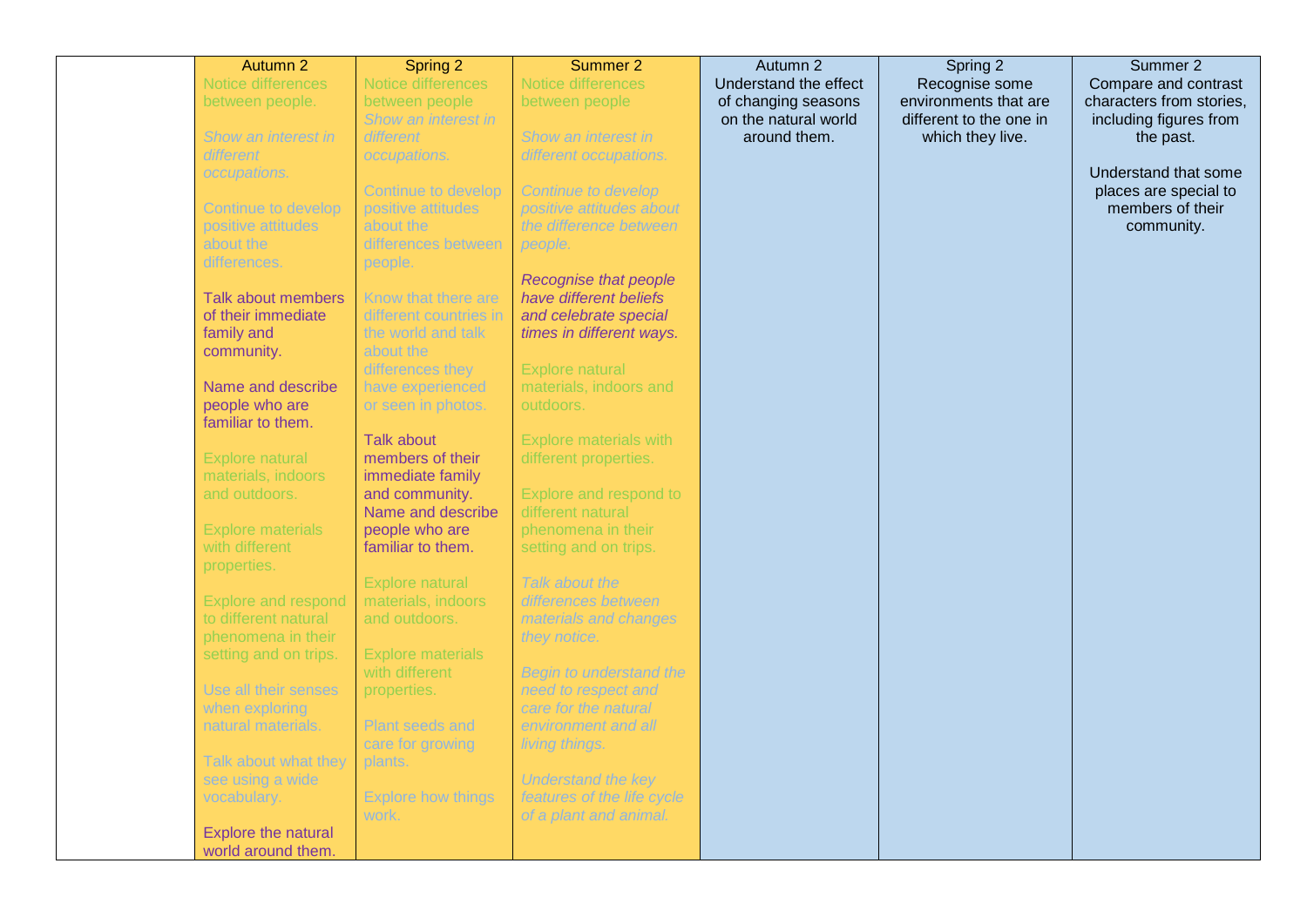|                        |                            | <b>Explore collections</b> | <b>Explore and talk about</b> |                         |                             |                          |
|------------------------|----------------------------|----------------------------|-------------------------------|-------------------------|-----------------------------|--------------------------|
|                        | <b>Begin to make</b>       | of materials with          | different forces they feel.   |                         |                             |                          |
|                        | sense of their own         | similar and/or             | Recognise some                |                         |                             |                          |
|                        | life story and their       | different properties.      | similarities and              |                         |                             |                          |
|                        | families history.          |                            | differences between life      |                         |                             |                          |
|                        |                            | Recognise some             | in this country and life in   |                         |                             |                          |
|                        | <b>Repeat actions that</b> | environments that          | other countries.              |                         |                             |                          |
|                        | have an effect.            | are different to the       |                               |                         |                             |                          |
|                        |                            | one in which they          | Understand the effect of      |                         |                             |                          |
|                        | Make connections           | live.                      | changing seasons on           |                         |                             |                          |
|                        | between the                |                            | the natural world around      |                         |                             |                          |
|                        | features of their          | <b>Draw information</b>    | them.                         |                         |                             |                          |
|                        | family and other           | from a simple map.         |                               |                         |                             |                          |
|                        | families.                  |                            | Describe what they see,       |                         |                             |                          |
|                        |                            | <b>Understand that</b>     | hear and feel whilst          |                         |                             |                          |
|                        | <b>Compare and</b>         | some places are            | outside.                      |                         |                             |                          |
|                        | contrast characters        | special to members         |                               |                         |                             |                          |
|                        | from stories,              | of their community.        | Begin to make sense of        |                         |                             |                          |
|                        | including figures          |                            | their own life story and      |                         |                             |                          |
|                        | from the past.             | <b>Begin to make</b>       | their family's history.       |                         |                             |                          |
|                        |                            | sense of their own         |                               |                         |                             |                          |
|                        |                            | life story and their       | <b>Repeat actions that</b>    |                         |                             |                          |
|                        |                            | family's history.          | have an effect.               |                         |                             |                          |
|                        |                            |                            | <b>Make connections</b>       |                         |                             |                          |
|                        |                            | <b>Repeat actions that</b> | between the features of       |                         |                             |                          |
|                        |                            | have an effect.            | their family and other        |                         |                             |                          |
|                        |                            |                            | <i>families.</i>              |                         |                             |                          |
|                        |                            | <b>Make connections</b>    |                               |                         |                             |                          |
|                        |                            | between the                | Comment on images of          |                         |                             |                          |
|                        |                            | features of their          | familiar situations in the    |                         |                             |                          |
|                        |                            | family and other           | past.                         |                         |                             |                          |
|                        |                            | families                   |                               |                         |                             |                          |
|                        |                            |                            |                               |                         |                             |                          |
|                        |                            | <b>Compare and</b>         |                               |                         |                             |                          |
|                        |                            | contrast characters        |                               |                         |                             |                          |
|                        |                            | from stories,              |                               |                         |                             |                          |
|                        |                            | including figures          |                               |                         |                             |                          |
|                        |                            | from the past.             |                               |                         |                             |                          |
| <b>Expressive Arts</b> | Autumn 1                   | Spring 1                   | Summer 1                      | Autumn 1                | Spring 1                    | Summer 1                 |
| and Design             | <b>Start to make marks</b> | Notices patterns           | <b>Express ideas and</b>      | Sing in a group or on   | Explore, use and refine a   | Develop storylines in    |
|                        | intentionally.             | with strong                | feelings through making       | their own, increasingly | variety of artistic effects | their pretend play.      |
|                        | Manipulate and play        | contrasts and be           | marks, and sometimes          | matching the pitch and  | to express their ideas      |                          |
|                        | with different             | attracted by               | giving meanings to            | following the melody.   | and feelings.               | Create collaboratively   |
|                        | materials.                 | patterns resembling        | marks they make.              |                         |                             | sharing ideas, resources |
|                        |                            | the human face.            |                               |                         |                             | and skills.              |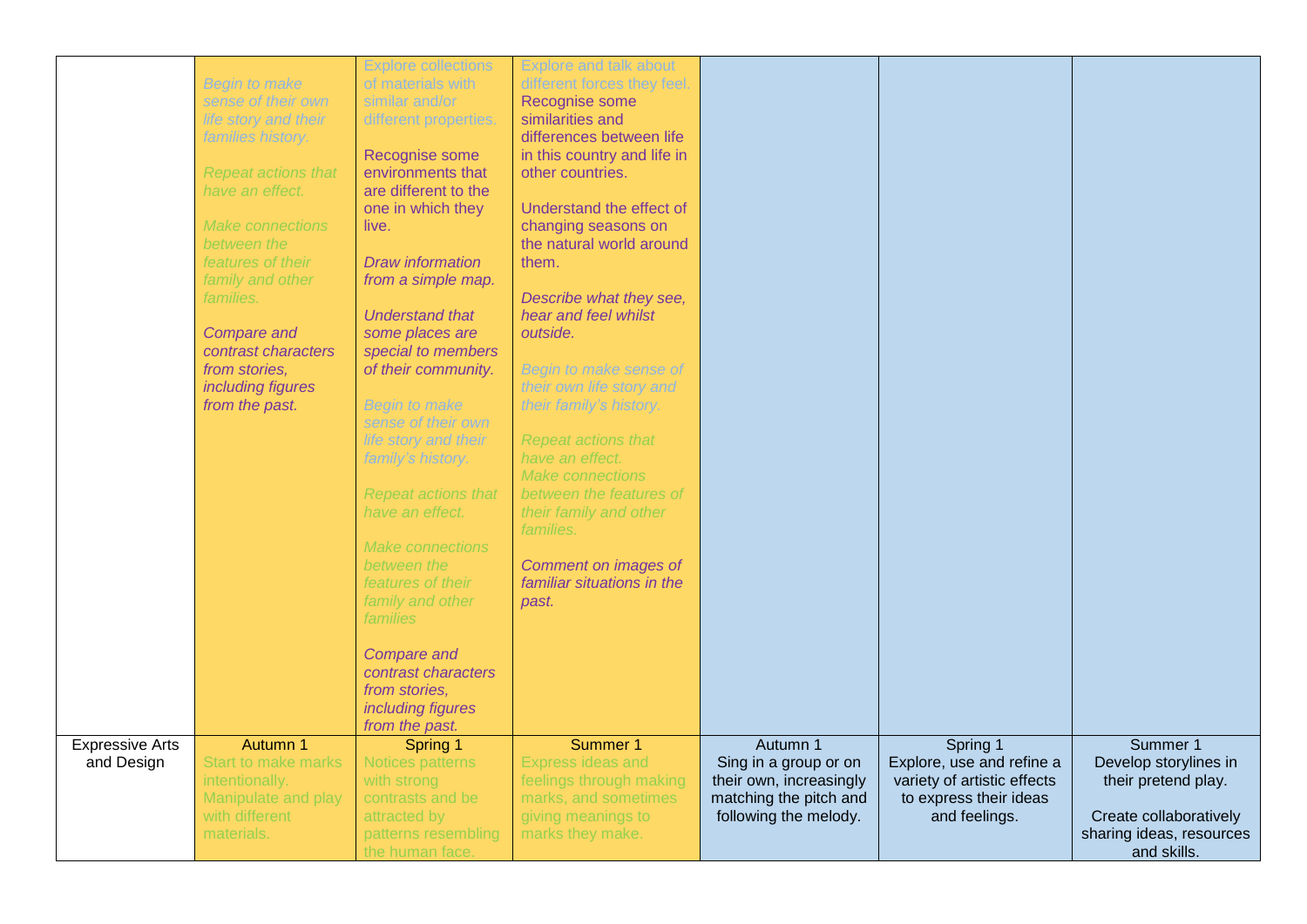| <b>Explore different</b>        |                                         | Develop their own ideas        |
|---------------------------------|-----------------------------------------|--------------------------------|
| materials freely, in            | <b>Create closed</b>                    | and then decide which          |
| order to develop                | shapes with                             | materials to use to            |
| ideas about how to              | continuous lines                        | express them.                  |
| use them and what               | and begin to use                        |                                |
| to make.                        | these shapes to                         | Explore, use and refine        |
|                                 | represent others.                       | a variety of artistic          |
| Return to and build             |                                         | effects to express their       |
|                                 |                                         |                                |
| on their previous               | Explore, use and<br>refine a variety of | ideas and feelings.            |
| learning, refining<br>ideas and | artistic effects to                     |                                |
|                                 |                                         | Explore a range of             |
| developing their                | express their ideas                     | sounds makers and              |
| ability to represent            | and feelings                            | instruments and play           |
| them                            |                                         | them in different ways.        |
|                                 | Join in with sounds                     |                                |
| Show attention to               | and rhymes, making                      | Enjoy and take part in         |
| sounds and music.               | some sound.                             | action songs.                  |
|                                 |                                         |                                |
| <b>Explore their voices</b>     | Explore colour and                      | Use drawing to                 |
| and enjoy making                | colour mixing.                          | represent ideas like           |
| sounds.                         | Draw with                               | movement or loud               |
|                                 | increasing                              | noises.                        |
| Respond                         | complexity and                          | <b>Show different emotions</b> |
| emotionally and                 | detail, such as                         | in their drawings and          |
| physically to music             | representing a face                     | paintings.                     |
| when it changes.                | with a circle and                       |                                |
|                                 | including detail.                       | Explore and engage in          |
|                                 |                                         |                                |
| Take part in simple             |                                         | music making and               |
| pretend play, using             | Sing in a group or                      | dance, performing solo         |
| an object to                    | on their own                            | or in groups.                  |
| represent something             | increasingly                            |                                |
| else even though                | matching the pitch                      |                                |
| they are not similar.           | and following the                       |                                |
|                                 | melody                                  |                                |
| Make imaginative                |                                         |                                |
| and complex 'small              |                                         |                                |
| worlds' with blocks             |                                         |                                |
| and construction                |                                         |                                |
| kits.                           |                                         |                                |
|                                 |                                         |                                |
| Listen attentively,             |                                         |                                |
| move to and talk                |                                         |                                |
|                                 |                                         |                                |
| about music,                    |                                         |                                |
| expressing their                |                                         |                                |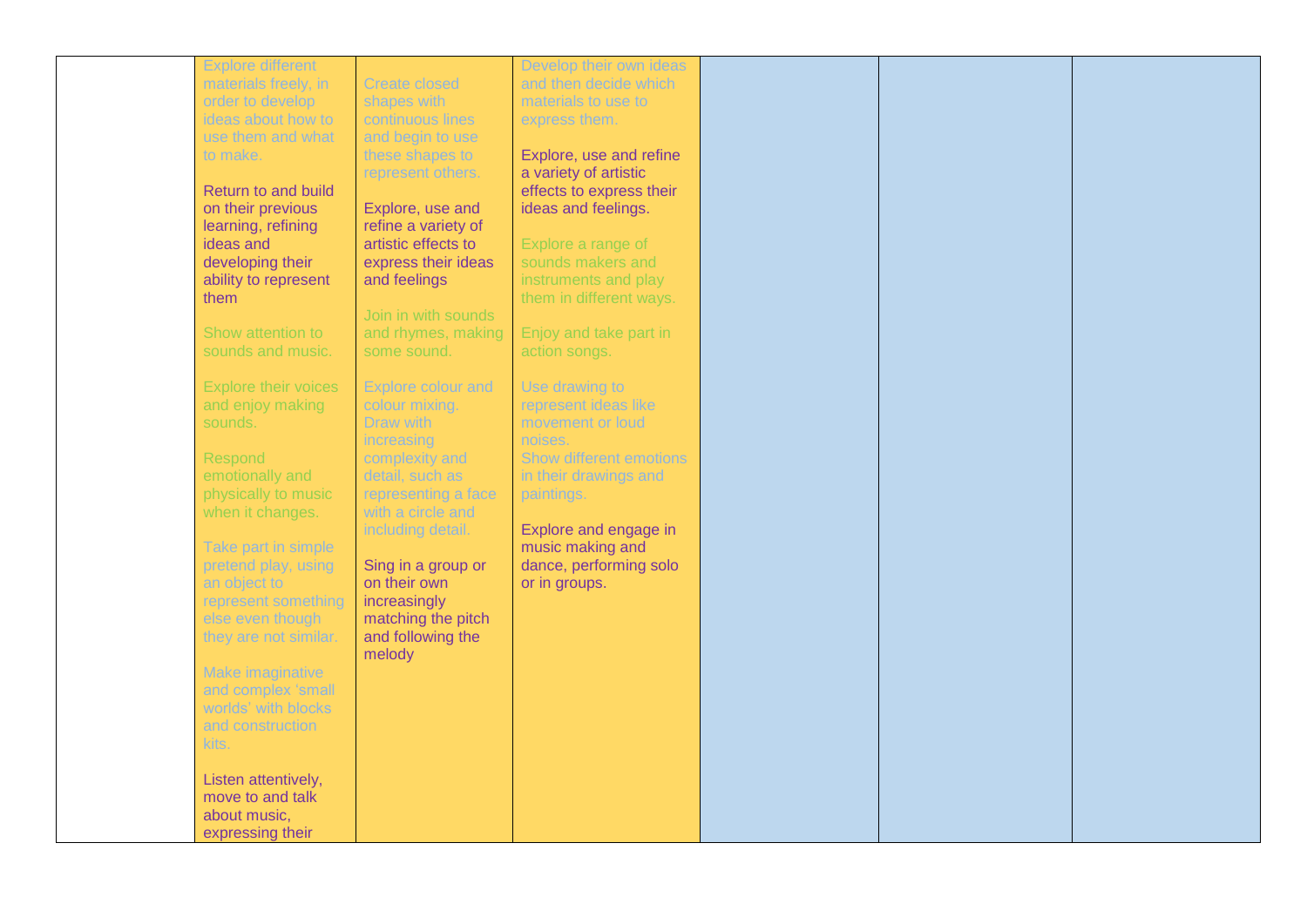| feelings and<br>responses                                                                                                                                                                                                                                                                                                                                                                                                                                                                                                                                                                                                        |                                                                                                                                                                                                                                                                                                                                                                                                                                                                                                                                                                                                                                                                                    |                                                                                                                                                                                                                                                                                                                                                                                                                                                                                                                                                                                                                                                                         |                                                                                                                                                                                                            |                                                                                                               |                                                                                                                                        |
|----------------------------------------------------------------------------------------------------------------------------------------------------------------------------------------------------------------------------------------------------------------------------------------------------------------------------------------------------------------------------------------------------------------------------------------------------------------------------------------------------------------------------------------------------------------------------------------------------------------------------------|------------------------------------------------------------------------------------------------------------------------------------------------------------------------------------------------------------------------------------------------------------------------------------------------------------------------------------------------------------------------------------------------------------------------------------------------------------------------------------------------------------------------------------------------------------------------------------------------------------------------------------------------------------------------------------|-------------------------------------------------------------------------------------------------------------------------------------------------------------------------------------------------------------------------------------------------------------------------------------------------------------------------------------------------------------------------------------------------------------------------------------------------------------------------------------------------------------------------------------------------------------------------------------------------------------------------------------------------------------------------|------------------------------------------------------------------------------------------------------------------------------------------------------------------------------------------------------------|---------------------------------------------------------------------------------------------------------------|----------------------------------------------------------------------------------------------------------------------------------------|
| Autumn 2<br>Explores paint,<br>using fingers and<br>other parts of their<br>bodies as well as<br>brushes.<br>Join different<br>materials and<br>explore different<br>textures.<br>Return to and build<br>on their previous<br>learning, refining<br>ideas and<br>developing their<br>ability to represent<br>them<br>Anticipate phrases<br>and actions in<br>rhymes and songs.<br>Move and dance to<br>music.<br>Begin to develop<br>complex stories<br>using small world<br>equipment.<br>Listen with<br>increased attention<br>to sounds.<br>Remember and sing<br>entire songs.<br>Develop storylines in<br>their pretend play | Spring 2<br>Start to develop<br>pretend play,<br>pretending that one<br>object represents<br>another.<br><b>Create closed</b><br>shapes with<br>continuous lines<br>and begin to use<br>these shapes to<br>represent others.<br>Explore, use and<br>refine a variety of<br>artistic effects to<br>express their ideas<br>and feelings.<br>Make rhythmical<br>and repetitive<br>sounds.<br>Sing the melodic<br>shape of familiar<br>songs.<br><b>Play instruments</b><br>with increasing<br>control to express<br>their feelings and<br>ideas.<br><b>Responds to what</b><br>they have heard<br>expressing their<br>thoughts and<br>feelings.<br>Sing in a group or<br>on their own | Summer 2<br>Use imagination as they<br>consider what they can<br>do with different<br>materials.<br>explores different<br>materials using all<br>senses to explore them.<br>Develop their own ideas<br>and then decide which<br>materials to use to<br>express them.<br>Explore, use and refine<br>a variety of artistic<br>effects to express their<br>ideas and feelings.<br>Make simple models<br>which express their<br>ideas.<br>Create their own songs<br>or improvise a song<br>around one they know.<br>Sing the pitch of a tone<br>sung by another person.<br>Watch and talk about<br>dance and performance<br>art, expressing their<br>feelings and responses | Autumn 2<br>Explore and engage in<br>music making and<br>dance, performing solo<br>or in groups.<br>Listen attentively,<br>move to and talk about<br>music, expressing their<br>feelings and<br>responses. | Spring 2<br>Watch and talk about<br>dance and performance<br>art, expressing their<br>feelings and responses. | Summer 2<br>Return to and build on<br>their previous learning,<br>refining ideas and<br>developing their ability to<br>represent them. |